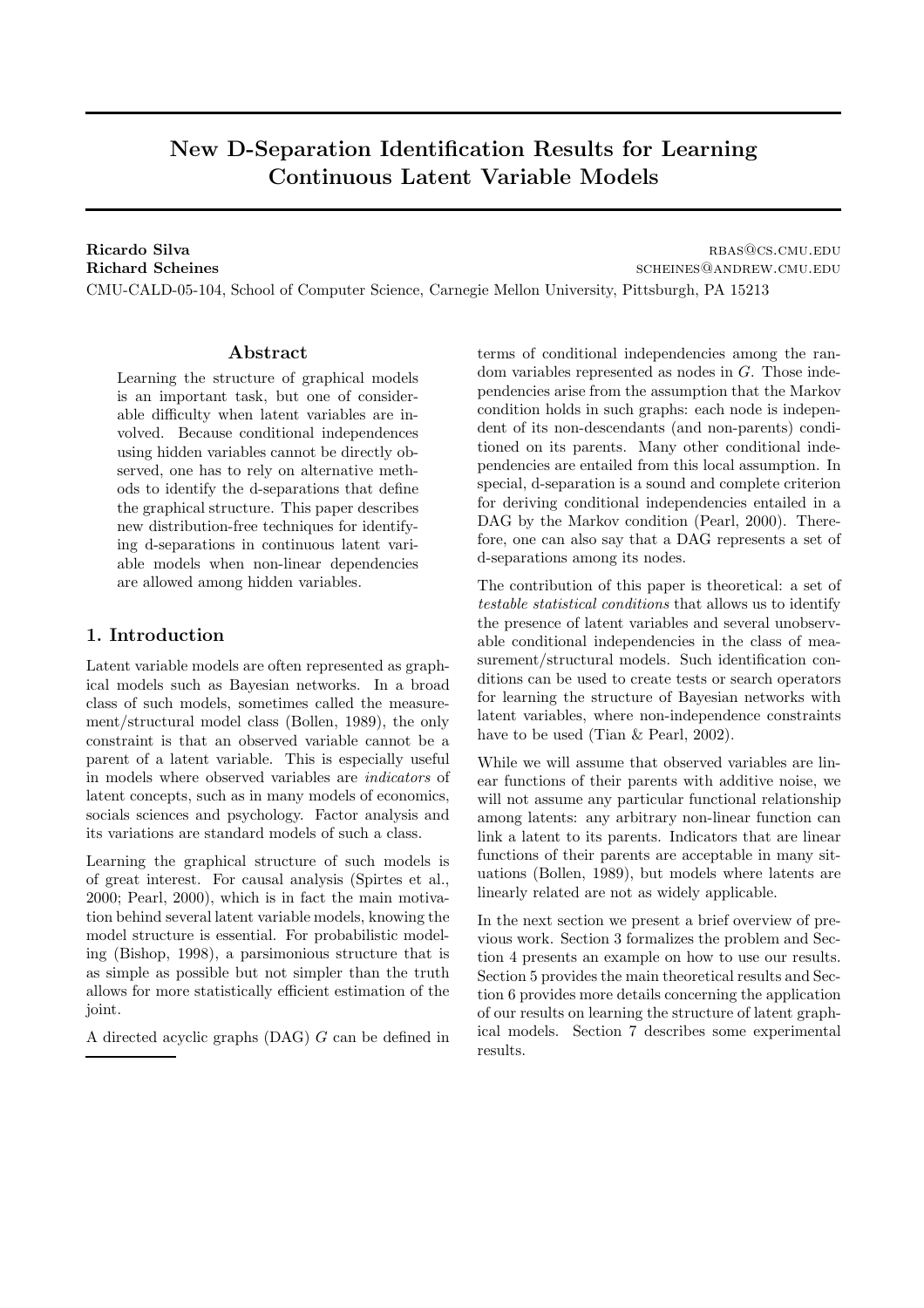# 2. Related work

Many latent variable models assume latents are marginally independent as in, e.g., the mixture of factor analyzers of Ghahramani and Hinton (1996). For causal modeling this often makes no sense: see all examples given by Bollen (1989), for instance. For probabilistic modeling, this is also an inefficient representation: allowing latents to be dependent will eliminate many edges connecting observed variables and latents. This can be observed by applying "rotation methods" on factor analysis models with Gaussian variables (Bartholomew & Knott, 1999).

Nachman et al. (2004) describe computationally efficient heuristics to create continuous networks with hidden variables for a variety of practical uses, but with no theoretical guarantess about how close the resulting structures might be compared to the unknown true structure that generated the data. Our contributions are on the theoretical aspects and extend the work of Silva et al. (2003), one of the first principled approaches to introduce hidden variables in continuous networks with linear and non-linear relations. However, some extra structural assumptions were adopted in that work. Silva and Scheines (2004) introduced new results while removing such assumptions. However, several results in (Silva & Scheines, 2004) were established only for linear models. This report complements (Silva & Scheines, 2004) by presenting the corresponding results in the non-linear case and simplifies the description of previous results to match the presentation of Silva et al. (2005). More related work is discussed in the given references.

# 3. Approach

We assume that the latent variable model to be discovered has a graphical structure and parameterization that obey the following constraints besides the Markov condition (Pearl, 2000; Spirtes et al., 2000):

- A1. no observed variable is a parent of a latent variable;
- A2. any observed variable is a linear function of its parents with additive noise of finite positive variance;
- A3. all latent variables have finite positive variance, and the correlation of any two latents lies strictly in the open interval  $(-1, 1)$ ;
- A4. there are no cycles that include an observed variable;

This means that observed variables can have observed parents, and that latents can be (noisy) non-linear functions of their parents, and that cycles are allowed among latents. These are more relaxed assumptions than those adopted in, e.g., factor analysis (Bartholomew & Knott, 1999), a standard tool in latent variable modeling.

In classic results concerning algorithms for learning the structure of directed acyclic graphs without hidden variables (Chickering, 2002; Pearl, 2000; Spirtes et al., 2000), an essential assumption is the faithfulness assumption: a conditional independence holds in the joint distribution if and only if it is entailed in the respective graphical model by d-separation. The movitation is that observed conditional independences should be the result of the graphical structure, not of an accidental choice of parameters defining the probability of a node given its parents.

Instead of assuming faithfulness, our results will have a measure-theoretical motivation. All results presented here have the following characteristics:

- C1. they hold with probability 1 with respect to the Lebesgue measure over the set of linear coefficients and error variances that partially parameterize the density function of an observed variable given its parents;
- C2. they hold for any distribution of the latent variables (that obey the given assumptions);

One can show that the Lebesgue argument is no different from the faithfulness assumption for typical families of graphical models, such as multinomial and Gaussian (Spirtes et al.,  $2000)^1$ .

Our goal is not to fully identify a graphical structure. The assumptions are too weak to reallistically accomplish this goal. Instead we will focus on a more restricted task:

• GOAL: to identify d-separations between a pair of observed variables, or a pair of one observed and one latent variable, conditioned on sets of latent

<sup>&</sup>lt;sup>1</sup>That is, in general no result concerning learning graphical models can be theoretically sound for all possible models. For some choice of parameter values (that generate constraints that are not a result of the graphical structure of the true model), several crucial results (Pearl, 2000; Spirtes et al., 2000) fail, and so do our results. Those parameter values, however, form a set of Lebesgue measure zero, which can be interpreted as having zero probability according to an uniform prior. The faithfulness condition is a way of excluding such parameter values by assumption.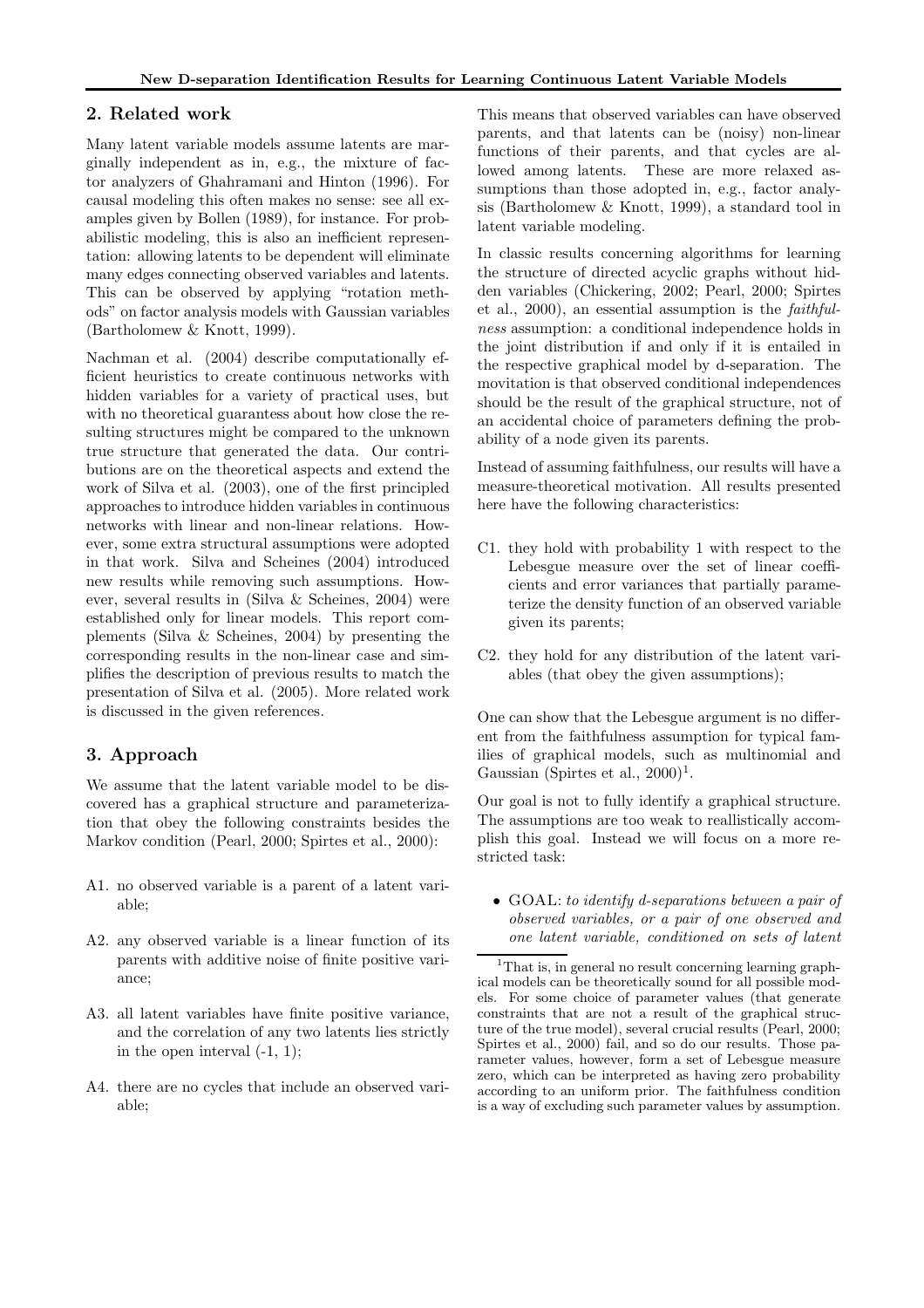variables. These d-separations should be useful for existing algorithms that learn latent models.

We do not aim at identifying d-separations between latents: this is a topic for future research, where specific assumptions concerning latent structure have to be adopted according to the problem at hand. This was accomplished for the linear case (Silva et al., 2005).

The strategy to accomplish our goal is to use *con*straints in the observed covariance matrix that will allow us to identify the following features of the unknown latent variable model:

- F1. which hidden variables exist;
- F2. that observed variable  $X$  cannot be an ancestor of observed variable  $Y$ ;
- F3. that observed variable  $X$  cannot have a common parent with observed variable  $Y$ ;

In the next section we describe a way of putting together these pieces of information to learn a partial latent variable model structure, assuming features F1, F2 and F3 can be identified. Section 5 will describe testable methods that can in many cases identify the above features.

# 4. Application: learning latent model structure

Features F1, F2 and F3 compose all the information used in an algorithm described by Silva et al. (2003) that discovers latent variable structures. However, that algorithm was designed under a particular strong assumption: there is a subgraph  $G'$  of the true graph G where each latent has at least three unique indicators (that is, observed children that are not children of any other latent), and any two observed nodes in  $G'$ are d-separated given the latents.

We call this assumption the "3-clustering" assumption, because G′ defines a clustering over its observed variables: each cluster is a set of observed nodes that share an unique common parent, and each cluster has at least three members.

The work of Silva et al. (2003) is one of the few theoretically sound approaches for learning latent graphs without imposing unrealistic restrictions on how latents are connected to other latents. However, it relies on this strong and generally untestable assumption. Our paper build on this previous result by proving which other guarantees the approach of Silva et al. (2003) can give when the "3-clustering" assumption is dropped:

- 1. we will show that in general there is no fully automated way of identifying latents individually (feature F1) using covariance information only, but some data-driven methods and generally weak prior knowledge can be combined to solve this issue;
- 2. we will show extra ways of identifying dseparations that were not discussed by Silva et al. (2003);
- 3. we will show the existence of empirically testable ways of discovering F3 features that are sound under fully linear models but not sound when nonlinear relations among latents are allowed;
- 4. we will show how to approximate marginal distributions by using sparse latent variable models if this marginal can be approximated well by a mixture of Gaussians;

Our focus on using only the covariance matrix is motivated by a practical issue: since learning latent variable graphs is a difficult statistical problem, using only covariance information is desirable, since estimating second moments is easier than estimating higher order moments of the observed joint. Knowing the limits of what can be done using only covariance information is both of theoretical and practical interest.

# 5. Main results

Assume for now we know the true population covariance matrix. Without loss of generality, assume also that all variables have zero mean. Let  $G(\mathbf{O})$  be the graph of the latent variable model with observed variables O. The following lemma by Silva et al. (2003) illustrates a simple result that is intuitive but does not follow immediately from correlation analysis, since observed nodes can have non-linear dependencies:

**Lemma 1** If for  $\{A, B, C\} \subseteq \mathbf{O}$  we have  $\rho_{AB} = 0$ or  $\rho_{AB,C} = 0$ , then A and B cannot share a common latent parent in G.

where  $\rho_{XY,Z}$  is the partial correlation of X and Y given Z. In general, Z can be a set.

Although vanishing partial correlations (i.e., partial correlations constrained to be zero) can sometimes be useful, we are mostly motivated by problems where all observed variables have hidden common ancestors. Bartholomew and Knott (1999) describe several of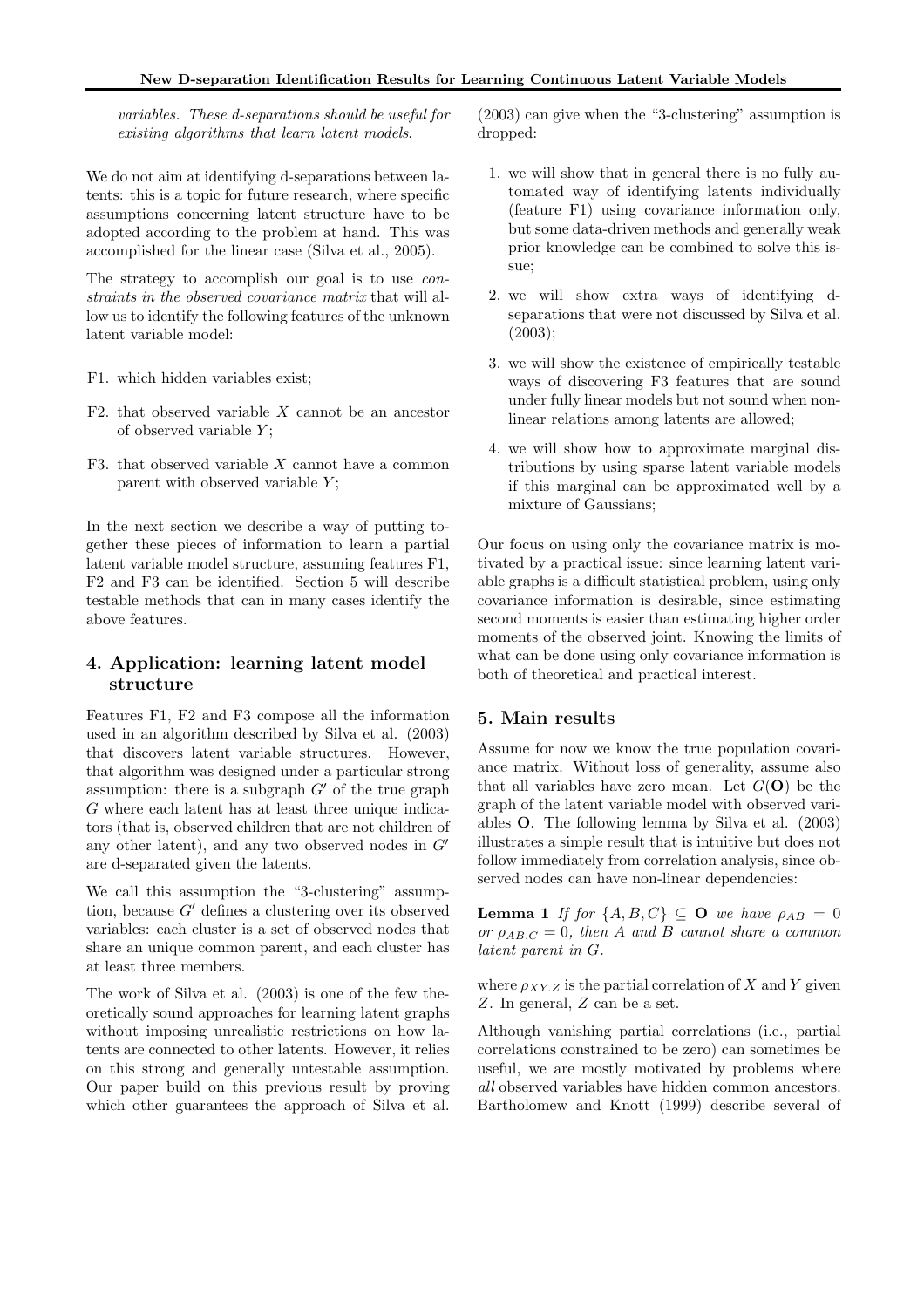such problems. In this case, vanishing partial correlations are useless. Instead, we will use rank constraints on the covariance matrix of the observed variables.

The following result, also by Silva et al. (2003), allows us to learn that observed variable X cannot be an ancestor of observed variable  $Y$  in many situations:

Lemma 2 For any set  $\mathbf{O}' = \{A, B, C, D\} \subseteq \mathbf{O}$ , if  $\sigma_{AB}\sigma_{CD} = \sigma_{AC}\sigma_{BD} = \sigma_{AD}\sigma_{BC}$  such that for all triplets  $\{X, Y, Z\}$ ,  $\{X, Y\} \subset \mathbf{O}'$ ,  $Z \in \mathbf{O}$ , we have  $\rho_{XY,Z} \neq 0$  and  $\rho_{XY} \neq 0$ , then no element in  $X \in \mathbf{O}'$ is an ancestor of any element in  $\mathbf{O}'\backslash X$  in G.

Notice that this result allows us to identify the nonexistence of several ancestral relations even when no conditional independences are observed and latents are non-linearly related. All of the next lemmas and theorems in this paper are new results not previously described by Silva et al. (2003). Detailed proofs are given in the Appendix.

A second way of learning how two observed variables can be d-separated conditioned on a latent is as follows: let  $G(\mathbf{O})$  be a latent variable graph and  ${A, B}$  be two elements of **O**. Let the predicate  $Factor_1(A, B, G)$  be true if and only there exists a set  $\{C, D\} \subset \mathbf{O}$  such that the conditions of Lemma 2 are satisfied for  $\mathbf{O}' = \{A, B, C, D\}$ , i.e.,  $\sigma_{AB}\sigma_{CD} =$  $\sigma_{AC} \sigma_{BD} = \sigma_{AD} \sigma_{BC}$  with the corresponding partial correlation constraints. The second approach for detecting lack of ancestral relations between two observed variables is given by the following lemma:

Lemma 3 For any set  $\mathbf{O}' = \{X_1, X_2, Y_1, Y_2\} \subseteq \mathbf{O}$ , if  $Factor_1(X_1, X_2, G) = true$ ,  $Factor_1(Y_1, Y_2, G) =$ true,  $\sigma_{X_1 Y_1} \sigma_{X_2 Y_2} = \sigma_{X_1 Y_2} \sigma_{X_2 Y_1}$ , and all elements of  $\{X_1, X_2, Y_1, Y_2\}$  are correlated, then no element in  ${X_1, X_2}$  is an ancestor of any element in  ${Y_1, Y_2}$  in G and vice-versa.

One can verify that Lemma 2 is a special case of our new lemma.

We define the predicate  $Factor_2(A, B, G)$  to be true if and only it is possible to learn that  $A$  is not an ancestor of  $B$  in the unknown graph  $G$  that contains these nodes by using Lemma 3.

We now describe two ways of detecting if two observed variables have no (hidden) common parent in  $G(\mathbf{O})$ . Let first  $\{X_1, X_2, X_3, Y_1, Y_2, Y_3\} \subseteq \mathbf{O}$ . We define two identification conditions:

CS1. If  $\sigma_{X_1 Y_1} \sigma_{X_2 X_3} = \sigma_{X_1 X_2} \sigma_{X_3 Y_1} =$  $\sigma_{X_1X_3}\sigma_{X_2Y_1}, \sigma_{X_1Y_1}\sigma_{Y_2Y_3} = \sigma_{X_1Y_2}\sigma_{Y_1Y_3} =$  $\sigma_{X_1Y_3}\sigma_{Y_1Y_2}, \sigma_{X_1X_2}\sigma_{Y_1Y_2} \neq \sigma_{X_1Y_2}\sigma_{X_2Y_1}$  and for all triplets  $\{X, Y, Z\}, \{X, Y\} \subset \{X_1, X_2, X_3, Y_1,$  $Y_2, Y_3\}, Z \in \mathbf{O}$ , we have  $\rho_{XY} \neq 0, \rho_{XY,Z} \neq 0$ , then  $X_1$  and  $Y_1$  do not have a common parent in G.

CS2. If  $Factor_1(X_1, X_2, G)$ ,  $Factor_1(Y_1, Y_2, G)$ ,  $X_1$ is not an ancestor of  $X_3$ ,  $Y_1$  is not an ancestor of  $Y_3$ ,  $\sigma_{X_1 Y_1} \sigma_{X_2 Y_2} = \sigma_{X_1 Y_2} \sigma_{X_2 Y_1}$ ,  $\sigma_{X_2Y_1}\sigma_{Y_2Y_3} = \sigma_{X_2Y_3}\sigma_{Y_2Y_1}, \quad \sigma_{X_1X_2}\sigma_{X_3Y_2} =$  $\sigma_{X_1Y_2}\sigma_{X_3X_2}, \quad \sigma_{X_1X_2}\sigma_{Y_1Y_2} \neq \sigma_{X_1Y_2}\sigma_{X_2Y_1}$  and for all triplets  $\{X, Y, Z\}, \{X, Y\} \subset \{X_1, X_2,$  $X_3, Y_1, Y_2, Y_3\}, Z \in \mathbf{O}$ , we have  $\rho_{XY} \neq 0, \rho_{XY,Z} \neq 0$ 0, then  $X_1$  and  $Y_1$  do not have a common parent in G.

"CS" here stands for "constraint set," a set of constraints in the observable joint that are empirically verifiable. In the same way, call CS0 the separation rule of Lemma 1. The following lemmas state the correctness of CS1 and CS2:

Lemma 4 CS1 is sound.

#### Lemma 5 CS2 is sound.

It is clear that these identification conditions also hold in fully linear latent variable models, since they are just a special case of the non-linear models here described. One might conjecture that, as far as identifying ancestral relations among observed variables and hidden common parents goes, linear and non-linear latent variable models are identical (since any connection between a latent and an observed variable is always linear in our setup of non-linear models). However, this is not true.

Theorem 1 Consider the problem of learning if two observed variables do not share a hidden common parent in a latent variable graph. There are identification rules for learning this information that are sound in linear models, but not sound for non-linear latent variable models.

In other words, one gains more identification power if one is willing to assume full linearity of the latent variable model. We will see more of the implications of assuming linearity later.

Another important building block in our approach is the identification of which latents exist. Define an immediate latent ancestor of an observed node O in a latent variable graph  $G$  as a latent node  $L$  that is a parent of  $O$  or the source of a directed path  $L \rightarrow V \rightarrow \cdots \rightarrow O$  where V is an observed variable. Notice that this implies that every element in this path, with the exception of  $L$ , is an observed node.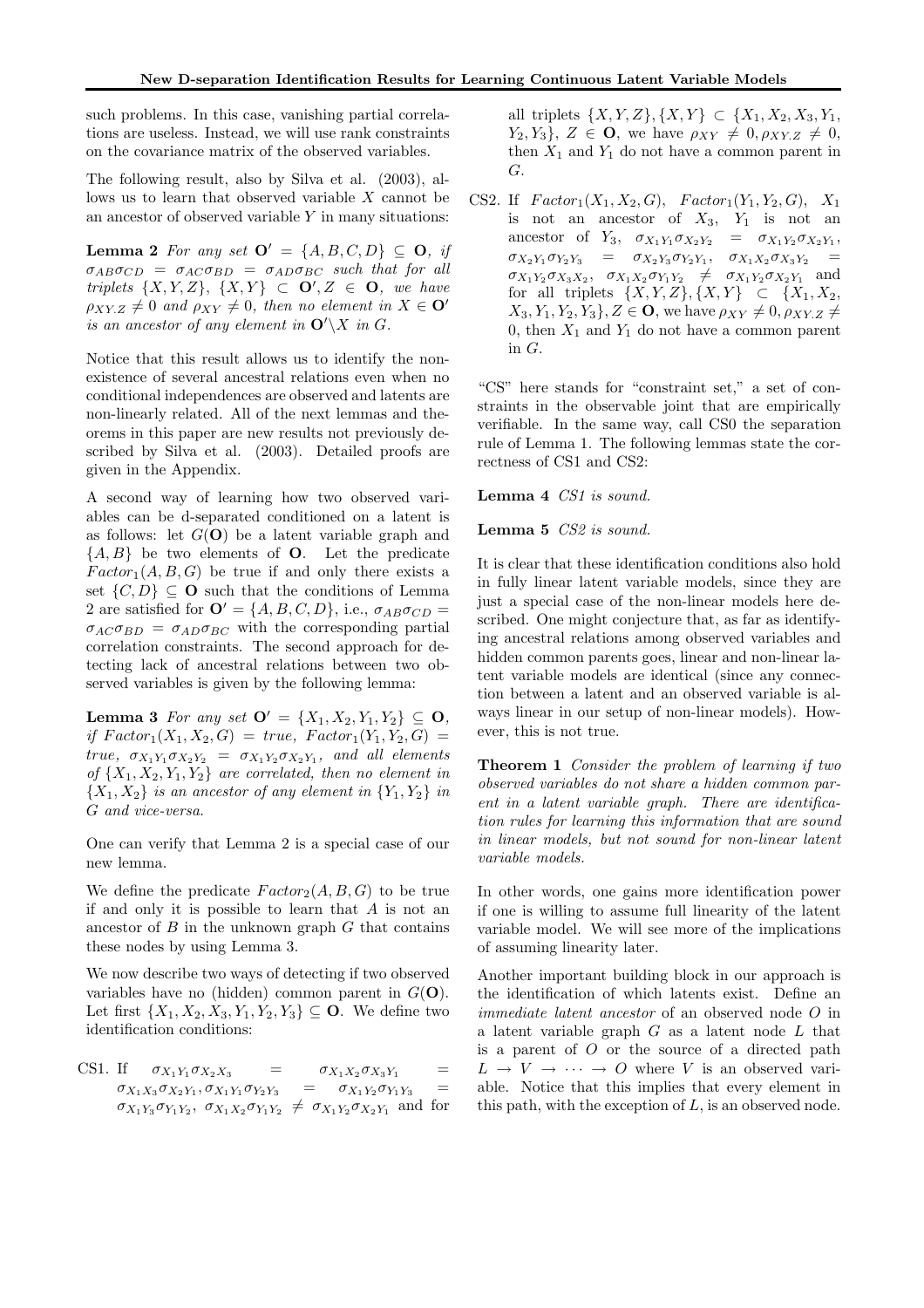**Lemma 6** Let  $S \subseteq O$  be any set such that, for all  ${A, B, C} \subseteq S$ , there is a fourth variable  $D \in \mathbf{O}$  where i.  $\sigma_{AB}\sigma_{CD} = \sigma_{AC}\sigma_{BD} = \sigma_{AD}\sigma_{BD}$  and ii. for every set  $\{X, Y\} \subset \{A, B, C, D\}, Z \in \mathbf{O}$  we have  $\rho_{XY,Z} \neq 0$ and  $\rho_{XY} \neq 0$ . Then **S** can be partioned into two sets  $S_1, S_2$  where

- 1. all elements in  $S_1$  share a common immediate latent ancestor, and no two elements in  $S_1$  have any other common immediate latent ancestor;
- 2. no element  $S \in \mathbf{S_2}$  has any common immediate latent ancestor with any other element in  $S\$ S;
- 3. all elements in S are d-separated given the latents in G;

We will see an application of our results in the next section, where they are used to identify interesting clusters of indicators, disjoint sets of observed variables that measure disjoint sets of latents.

## 6. Learning a semiparametric model

Our results can be used to learn graphical and probabilistical features of the true unknown model, as explained in the following subsections.

#### 6.1. Structure learning

Given a set of observed variables **O**, let  $O' \subseteq O$ , and let **C** be a partition of  $O'$  into k non-overlapping sets  ${C_1, \ldots, C_k}$  such that

- SC1. for any  $\{X_1, X_2, X_3\} \subset \mathbf{C_i}$ , there is some  $X_4 \in$  $O'$  such that  $\sigma_{X_1X_2}\sigma_{X_3X_4} = \sigma_{X_1X_3}\sigma_{X_2X_4}$  =  $\sigma_{X_1 X_4} \sigma_{X_2 X_3}$ ,  $1 \leq i \leq k$  and  $X_4$  is correlated with all elements in  $\{X_1, X_2, X_3\};$
- SC2. for any  $X_1 \in \mathbf{C}_i, X_2 \in \mathbf{C}_j, i \neq j$ , we have that  $X_1$ and  $X_2$  are separated by CS0, CS1 or CS2;
- SC3. for any  $X_1, X_2 \in \mathbf{C_i}$ ,  $Factor_1(X_1, X_2, G) = true$ or  $Factor_2(X_1, X_2, G) = true;$
- SC4. for any  $\{X_1, X_2\} \subset \mathbf{C_i}$ ,  $X_3 \in \mathbf{C_j}$ ,  $\rho_{X_1 X_3} \neq 0$  if and only if  $\rho_{X_2X_3} \neq 0$ ;

Any partition with structural conditions SC1-SC4 has the following properties:

**Theorem 2** If a partition  $C = \{C_1, \ldots, C_k\}$  of  $O'$ respects structural conditions SC1-SC4, then the following should hold in the true latent variable graph G that generated the data:

- 1. for all  $X \in \mathbf{C_i}, Y \in \mathbf{C_j}, i \neq j$ , X and Y have no common parents, and X is d-separated from the latent parents of Y given the latent parents of  $X$ ;
- 2. for all  $X, Y \in \mathbf{O}'$ , X is d-separated from Y given the latent parents of  $X$ ;
- 3. every set  $C_i$  can be partitioned into two groups according to Lemma 6;

An algorithm for learning such a partition is given by Silva et al. (2003) using statistical tests for deciding if the required constraints in the covariance matrix hold in the population. Notice that algorithm does not make use of CS2 (a less general form of CS1 is used), but it can be naturally added, as it was done in the algorithm for linear models introduced by Silva et al. (2005). Unlike the algorithm by Silva et al. (2003), we allow in principle partitions where some sets  $C_i$ are such that  $|\mathbf{C_i}| = 1$  or  $|\mathbf{C_i}| = 2$ . In those cases, the properties established by Lemma 6 hold vacuously. A greedy Bayesian search algorithm can also be readily constructed by using the given identification rules. A particular algorithm will be a topic of future research.

This algorithm cannot identify how each set  $C_i$  can be further partitioned into two subsets, one where every node has an unique common immediate latent ancestor, and one where each node has no common immediate latent ancestor with any other node. It might be the case that no two nodes in  $C_i$  have a common immediate latent ancestor. It might be the case that all nodes in in  $C_i$  have an unique common immediate latent ancestor. The combination of Lemma 6 and domain knowledge can be useful to find the proper sub-partition.

These are weaker results than the ones obtained for linear models, as described by Silva et al. (2005). There, each set  $C_i$  is associated with an unique latent variable  $L_i$  from G (as long as  $|\mathbf{C_i}| > 2$ ). Furthermore, conditioned on  $L_i$  each node in  $\mathbf{C_i}$  is d-separated from all other nodes in  $O'$ , as well as from their respective latent parents. There might be no latent node in the non-linear case with these properties.

For instance, consider the graph in Figure 1, which depicts a latent variable graph with three latents  $L_1, L_2$ and  $L_3$ , and four measured variables,  $W, X, Y, Z$ .  $L_2$ does not d-separate  $L_1$  and  $L_3$ , but there is no constraint in the assumptions that precludes the partial correlation of  $L_1$  and  $L_3$  given  $L_2$  of being zero. If this is the case, the trivial partition  $C = \{ \{W, X, Y, Z\} \},\$ with a single element, will satisfy the structural conditions SC1-SC4, and therefore the properties of Theorem 2. However, there is no unique latent variable in this system that d-separates all elements of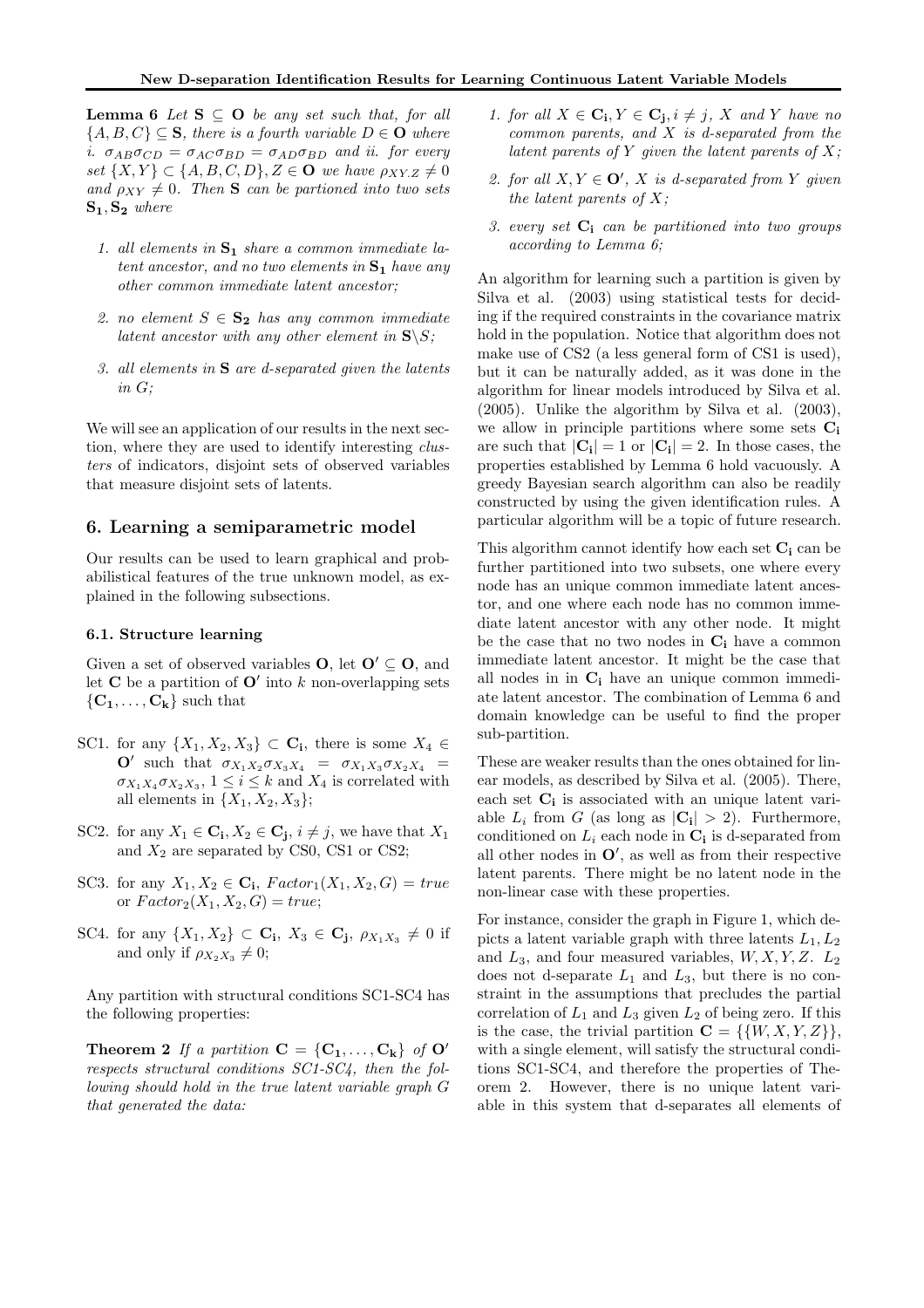

Figure 1. It is possible that  $\rho_{L_1L_3,L_2} \neq 0$  even though  $L_2$ does not d-separate  $L_1$  and  $L_3$ . That happens, for instance, if  $L_2 = \lambda_1 L_1 + \epsilon_2$ ,  $L_3 = \lambda_2 L_1^2 + \lambda_3 L_2 + \epsilon_3$ , where  $L_1, \epsilon_2$  and  $\epsilon_3$  are normally distributed with zero mean.

 $\{W, X, Y, Z\}$ . This would not be the case in a linear system.

There is an even more fundamental difference between the work presented here and the one developed by Silva et al. (2003). There, the 3-clustering assumption was used, i.e., each latent was assumed to have three observed children that were d-separated by it. In this way, it was possible to use a stronger version of CS1 and Lemma 2 to identify all latents and a bijective mapping between set  ${C_i}$  and the set of latents in the true  $graph<sup>2</sup>$ .

Although one might adopt the 3-clustering assumption in studies where one already has a strong idea of which latents exist, this is in general an untestable assumption. This present work explores what is possible to achieve when minimal assumptions about the graphical structure are adopted, and expands it with extra identification rules. With the stronger assumptions of Silva et al. (2003), all latents could be identified, which highly simplified the problem. This is not the case here.

#### 6.2. Parameter learning

As in the linear case, it is still possible to parameterize a latent variable model using the partition  $C = \{C_1, \ldots, C_k\}$  of a subset  $O'$  of the given observed variables such that the first two moments of the distribution of  $O'$  can still be represented. Given a graph G, a linear parameterization of G associates a parameter with each edge and two parameters with each node, such that each node  $V$  is functionally represented as a linear combination of its parents plus an additive error:  $V = \mu_V + \Sigma_i \lambda_i P a_{V_i} + \epsilon_V$ , where  $\{P a_{V_i}\}$ is the set of parents of V in G, and  $\epsilon_V$  is a random variable with zero mean and variance  $\zeta_V$  ( $\mu_V$  and  $\zeta_V$  are the two extra parameters by node). Notice that this parameterization might not be enough to represent all moments of a given family of probability distributions.

A linear latent variable model is a latent variable graph with a particular instance of a linear parameterization. In general, building a model that uses a particular set of constraints, such as the rank constraints of Section 5, might impose other constraints over the joint distribution that do not necessarily hold in the population. It is not obvious if a linear model obtained from the algorithm discussed in the previous section can be used to represent the population covariance matrix without any bias. We show this is true.

**Theorem 3** Given a partition  $C$  of a subset  $O'$  of the observed variables of a latent variable graph G such that  $C$  satisfies structural constraints  $SC1$ - $SC4$ , there is a linear latent variable model for the first two moments of  $O'$ .

Consider the graph  $G_{linear}$  constructed by the following algorithm:

- 1. initialize  $G_{linear}$  with a node for each element in  $\mathbf{O}^{\prime}$
- 2. for each  $C_i \in C$ , add a latent  $L_i$  to  $G$ , and for each  $V \in \mathbf{C_i}$ , add an edge  $L_i \to V$
- 3. fully connect the latents in  $G_{linear}$  to form an arbitrary directed acyclic graph;

The constructive proof of Theorem 3 shows that  $G_{linear}$  can be used to parameterize a model of the first two moments of O′ . This has an important heuristic implication: if the joint distribution of the latents and observed variables can be reasonably approximated by a mixture of Gaussians, where each component has the same graphical structure, one can fit a mixture of  $G_{linear}$  graphical models. This can be motivated by assuming each mixture component represents a different subpopulation probabilitistic model where the same causal structures hold, and the distributions are close to normal (e.g., a drug might have different quantitative effects on different genders but with the same qualitative causal structure). Each model will provide unbiased estimates of the mean and covariance of the observed variables for a particular component of the mixture: since each component has the same graphical structure, the same required constraints in

<sup>&</sup>lt;sup>2</sup>That is, every latent  $L_i$  in the true graph would be a hidden common cause d-separating elements in some set  $C_i$ , and all observed nodes in some set  $C_j$  would be dseparated by a common hidden parent  $L_j$  in the true graph, where  $L_i = L_j$  if and only if  $C_i = C_j$ .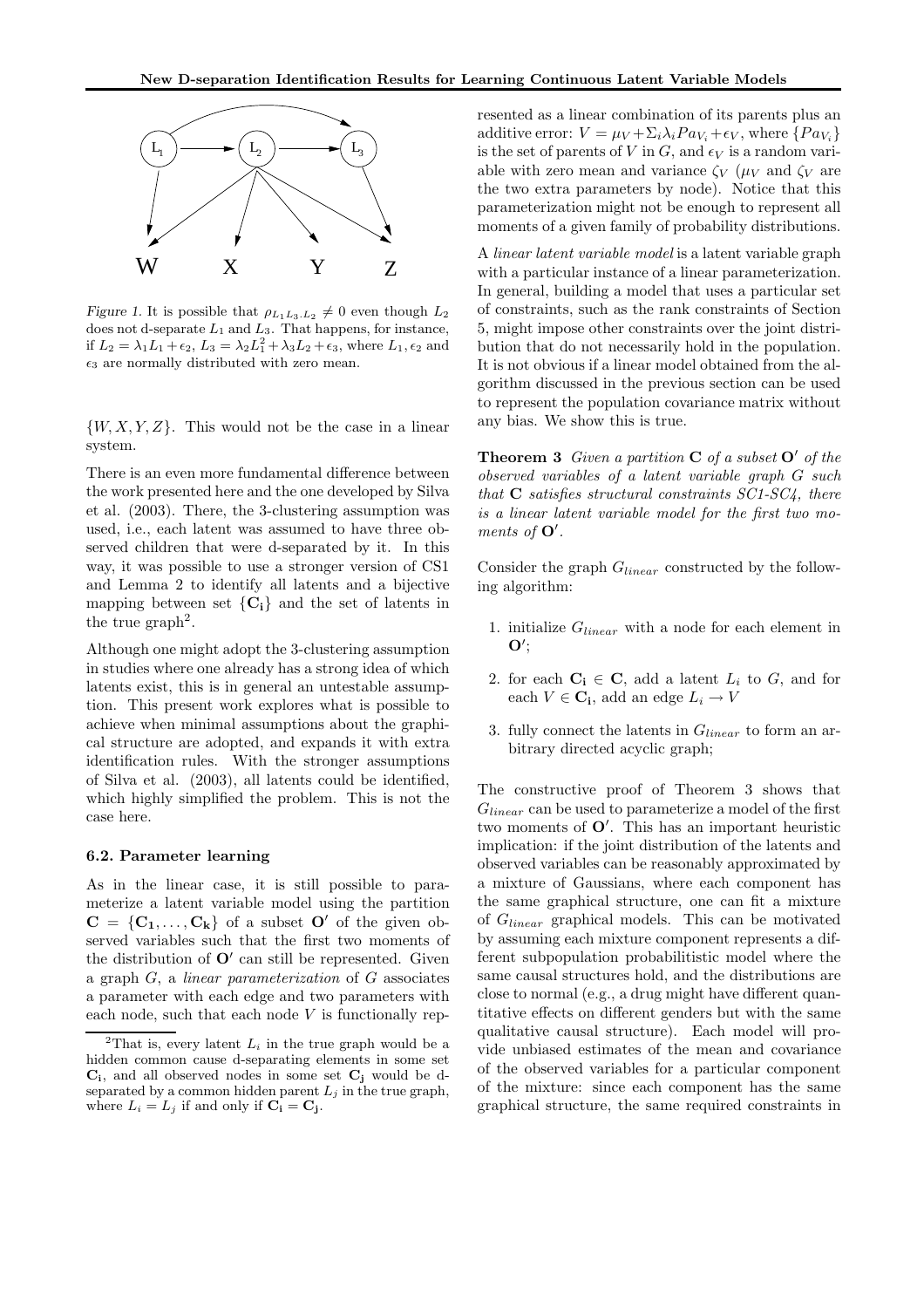the component covariance matrix hold, and therefore the same parametric formulation can be used.

Notice this is less stringent than assuming that the causal model is fully linear. Assuming the distribution is fully linear can theoretically result in a wrong structure that might not be approximated well (e.g., if one applies unsound identification rules, as suggested by Theorem 1). Here, at least in principle the structure can be correctly induced. The joint distribution is approximated, and the quality of approximation will be dependendent on the domain.

## 6.3. Final remarks

Finally, it has to be stressed that there is no guarantee of how large the subset  $O'$  will be. It can be an empty set, for instance, if all observed variables are children of several latents. An algorithm such as the one described by Silva et al. (2003) is still able to asymptotically find the largest submodel where each latent d-separates three or more of its children.

In principle, much of the limitations here described can be treated if one explores constraints that uses information besides the second moments of the observed variables. Still, it is of considerable interest to know what can be done with covariance information only, since using higher order moments highly increases the chance of commiting statistical mistakes. This is especially difficult concerning learning the structure of latent variable models.

# 7. Experiments

The main contribution of this paper is theoretical, but there are several aspects of our approach that can be evaluated empirically. For instance, if the correct qualitative causal relations are learned from data. This is usually accomplished through simulations, and an exhaustive study for linear models was done by Silva et al. (2005). For the non-linear case, some studies are shown in Silva et al. (2003).

In this paper, we will concentrate on evaluating our procedure as a way of finding good fitting submodels. We run the algorithm described by Silva et al. (2003) over some datasets from the UCI Machine Learning Repository to obtain a graphical structure analogous to  $G_{linear}$  described in the previous section. Following Silva et al. (2005), we call this algorithm a special version of BUILDPURECLUSTERS (BPC). We then fit the data to such a structure by using a mixture of Gaussian latent DAGs with a standard EM algorithm. Each component has a full parameterization: different linear coefficients and error variances for each variable on each mixture component. The number of mixture components is chosen by fitting the model with 1 to up to 7 components and choosing the one that maximizes the BIC score (see, e.g., Chickering (2002)).

We compare this model against the mixture of factor analyzers, MofFA (Ghahramani & Hinton, 1996). In this case, we want to compare what can be gained by fitting a model where latents are allowed to be dependent, even when we restrict the observed variables to be children of a single latent. Therefore, we fit mixtures of factor analyzers using the same number of latents we find with our algorithm. The number of mixture components is chosen independently, using the same BIC-based procedure. Since BPC can return only a model for a subset of the given observed variables, we run MofFA for the same subsets given by our algorithm.

In practice, our approach can be used in two ways. First, as a way of decomposing the full joint of a set O of observed variables by splitting it into two sets: one set where variables  $X$  can be modeled as a mixture of  $G_{linear}$  models, and another set of variables  $Y = O(X)$  whose conditional probability  $f(Y|X)$  can be modeled by some other representation of choice. Alternatively, if the observed variables are redundant (i.e., many variables are intended to measure the same latent concept), this procedure can be seen as a way of choosing a subset whose marginal is relatively easy to model with simple causal graphical structures. This is sometimes called "purification" and has several applications in sciences where designing proper indicators is of special concern, such as econometrics and psychology (Spirtes et al., 2000).

As a baseline, we use a standard mixture of Gaussians (MoFG), where an unconstrained multivariate Gaussian is used on each mixture component. Again, the number of mixture components is chosen independently by maximizing BIC. Since the number of variables used in our experiments are relatively small, we do not expect to perform significantly better than MorG in the task of density estimation, but a similar performance is an indication that our highly constrained models provide a good fit, and therefore our observed rank constraints can be reasonably expected to hold in the population.

We ran a 10-fold cross-validation experiment for each one of the following four UCI datasets: IONO, SPECFT, water and wdbc, all of which are measured over continuous or ordinal variables. We tried also the small dataset wine (13 variables), but we could not find any structure using our method. The chosen datasets have from 30 to 40 variables. The results given in Table 1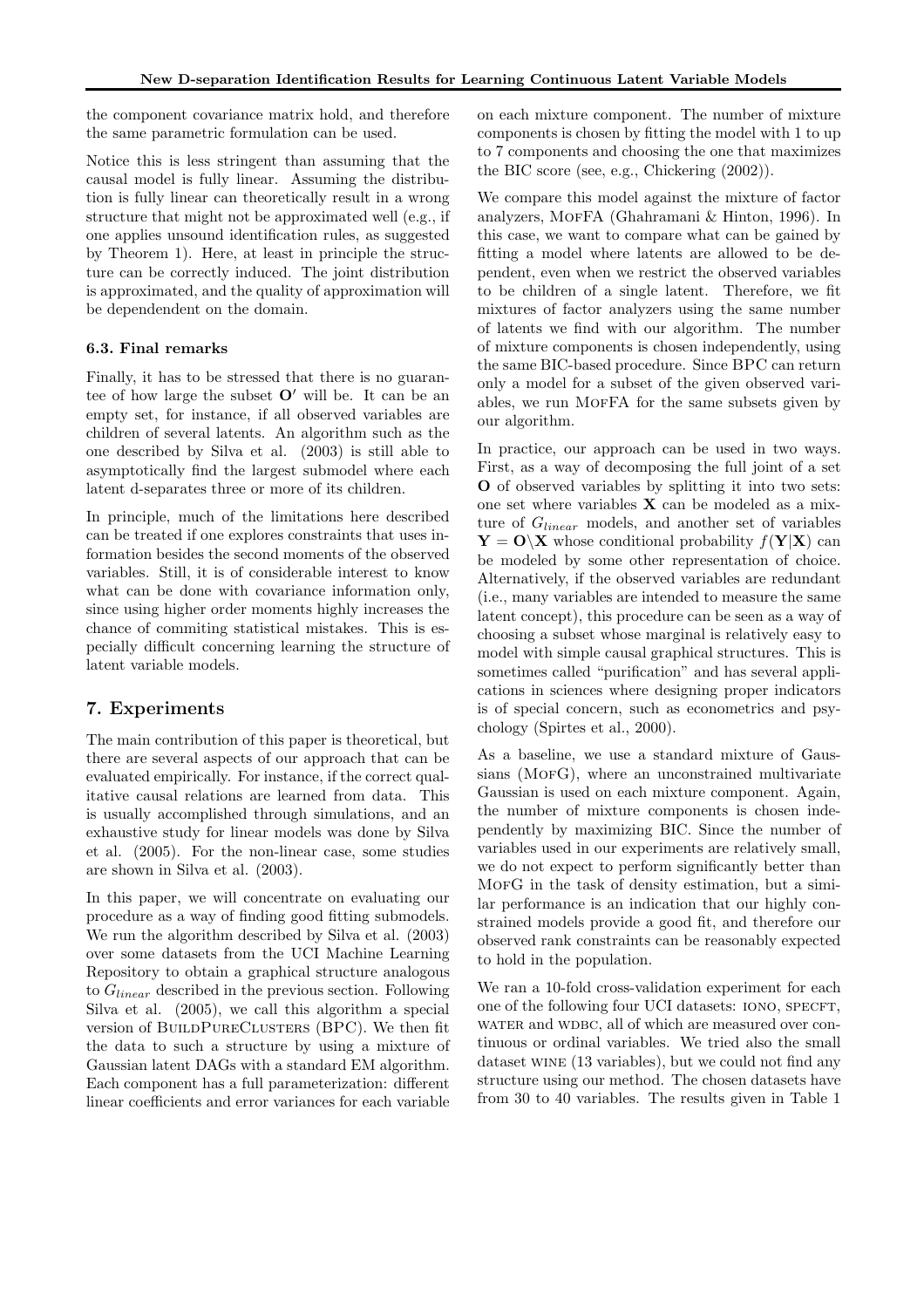Table 1. The difference in average test log-likelihood of BPC and MOFFA with respect to a multivariate mixture of Gaussians. Positive values indicate that a method gives a better fit that the mixture of Gaussians. The statistics are the average of the results over a 10-fold cross-validation. A standard deviation is provided. The average number of variables used by our algorithm is also reported.

| Dataset       | BPC.             | <b>MOFFA</b>     | % variables   |
|---------------|------------------|------------------|---------------|
| <b>TONO</b>   | $1.56 + 1.10$    | $-3.03 + 2.55$   | $0.37 + 0.06$ |
| <b>SPECTF</b> | $-0.33 \pm 0.73$ | $-0.75 \pm 0.88$ | $0.34 + 0.07$ |
| WATER.        | $-0.01 + 0.74$   | $-0.90 + 0.79$   | $0.36 + 0.04$ |
| <b>WDBC</b>   | $-0.88 + 1.40$   | $-1.96 + 2.11$   | $0.24 + 0.13$ |

show the average log-likelihood per data point on the respective test sets, also averaged over the 10 splits. These results are subtracted from the baseline established by MOFG. We also show the average percentage of variables that were selected by our algorithm. The outcome is that we can represent the joint of a significant portion of the observed variables as a simple latent variable model where observed variables have a single parent. Such models do not significantly lose information compared to the full mixture of Gaussians. In one case (IONO) we were able to significantly improve over the mixture of factor analyzers when using the same number of latent variables.

We conjecture these results can be greatly improved by using Bayesian search algorithms (BPC is a very simple algorithm that tests hypothesis of rank constraints). We intend also to expand our method to allow the insertion of more observed variables, and not only those that have a single parent in a linearized graph.

# 8. Conclusion

We presented empirically testable conditions that allows one to learn structural features of latent variable models where latents are non-linearly related. These results can be used in an algorithm for learning the graphical structure of a subset of the observed variables without making any assumptions about the true graphical structure, besides the fairly general assumption by which observed variables cannot be parents of latent variables. We intend to extend this work in the future by exploring kernel methods to learn probabilistic models (Bach & Jordan, 2002) based on the discovered structures, to evaluate it as a technique to discover instrumental variables in non-linear regression problems with measurement error (Carroll et al., 1995) and, finally, as a fundamental step on discovering the causal structure among latent variables when non-linear relations are allowed.

## References

- Bach, F., & Jordan, M. (2002). Learning graphical models with Mercer kernels. Neural Information Processing Systems.
- Bartholomew, D., & Knott, M. (1999). Latent Variable Models and Factor Analysis. Arnold Publishers.
- Bishop, C. (1998). Latent variable models. Learning in Graphical Models.
- Bollen, K. (1989). Structural Equation Models with Latent Variables. John Wiley & Sons.
- Carroll, R., Ruppert, D., & Stefanski, L. (1995). Measurement Error in Nonlinear Models. Chapman & Hall.
- Chickering, D. (2002). Optimal structure identification with greedy search. Journal of Machine Learning Research, 3, 507–554.
- Ghahramani, Z., & Hinton, G. (1996). The EM algorithm for the mixture of factor analyzers. Technical Report CRG-TR-96-1. Department of Computer Science, University of Toronto.
- Nachman, N., Elidan, G., & Friedman, N. (2004). The "ideal parent" structure learning for continuous variable networks. Proceedings of the 20th Conference on Uncertainty in Artificial Intelligence.
- Pearl, J. (2000). Causality: Models, Reasoning and Inference. Cambridge University Press.
- Silva, R., & Scheines, R. (2004). Generalized measurement models. Technical Report CMU-CALD-04-101, Carnegie Mellon University.
- Silva, R., Scheines, R., Glymour, C., & Spirtes, P. (2003). Learning measurement models for unobserved variables. Proceedings of 19th Conference on Uncertainty in Artificial Intelligence, 543–550.
- Silva, R., Scheines, R., Glymour, C., & Spirtes, P. (2005). Learning the structure of linear latent variable models. Submitted.
- Spirtes, P., Glymour, C., & Scheines, R. (2000). Causation, Prediction and Search. Cambridge University Press.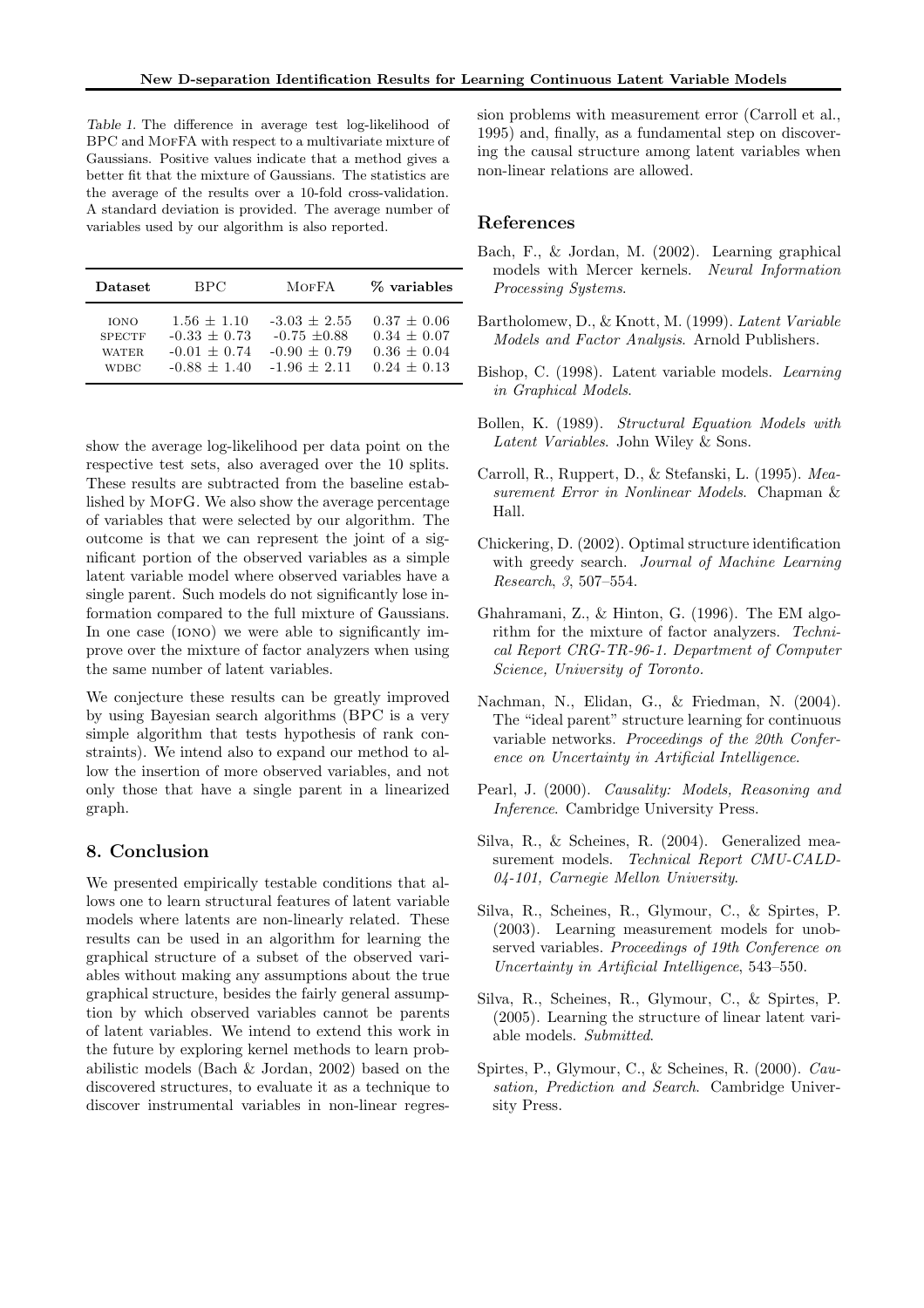Tian, J., & Pearl, J. (2002). On the testable implications of causal models with hidden variables. Proceedings of the 18th Conference on Uncertainty in Artificial Intelligence.

# A. Appendix

All of the following proofs hold with probability 1 with respect to the Lebesgue measure taken over the set of linear coefficients and error variances that partially parameterize the density function of an observed variable given its parents. The main idea used across most proofs is that some covariance constraints boil down to polynomial identities with probability 1. These identities will imply other identities that in many cases will be used to prove results by contradiction. A few of these proofs have appeared before in (Silva & Scheines, 2004).

The term "immediate latent ancestor," used in several points of this document, is defined in the paper. The symbol  $\rho_{XYZ}$  is the partial correlation of X and Y given Z.

In all of the following proofs,  $G$  is a latent variable graph with a set O of observable variables. In some of these proofs, we use the term "edge label" as a synonym of the coefficient associated with an edge that is into an observed node (e.g., as in linear Gaussian networks). Without loss of generality, we will also assume that all variables have zero mean, unless specified otherwise. The symbol  $\{X_t\}$  will stand for a finitely indexed set of variables.

The following lemma will be useful to prove Lemma 3:

**Lemma 7** For any set  $\{A, B, C, D\} = \mathbf{O}' \subseteq \mathbf{O}$ , if  $\sigma_{AB}\sigma_{CD} = \sigma_{AC}\sigma_{BD} = \sigma_{AD}\sigma_{BD}$  such that for every set  $\{X,Y\} \subset \mathbf{O}', Z \in \mathbf{O}$  we have  $\rho_{XY,Z} \neq 0$  and  $\rho_{XY} \neq 0$ , then no pair of elements in  $\mathbf{O}'$  has an observed common ancestor.

Proof: Assume for the sake of contradiction that some pair in  $\mathbf{O}'$  has an observed common ancestor. Let K be a common ancestor of some pair of elements in  $O'$  such that no descendant of  $K$  is also a common ancestor of some pair in  $O'$ .

Without loss of generality, assume  $K$  is a common ancestor of  $A$  and  $B$ . Let  $\alpha$  be the concatenation of edge labels in some directed path from K to A, and  $\beta$ the concatenation of edge labels in some directed path from  $K$  to  $B$ . That is,

$$
\begin{array}{rcl}\nA & = & \alpha K + R_A \\
B & = & \beta K + R_B\n\end{array}
$$

where  $R_X$  is the remainder of the polynomial expression that describes node  $X$  as a function of its immediate latent ancestors and K.

By the given constraint  $\sigma_{AB}\sigma_{CD} = \sigma_{AC}\sigma_{BD}$ , it follows  $\alpha\beta(\sigma_K^2 \sigma_{CD} - \sigma_{CK} \sigma_{DK}) + f(G) = 0$ , where

 $f(G) = (\alpha \sigma_{KR_B} + \beta \sigma_{KR_A} + \sigma_{R_A R_B}) \sigma_{CD} - \sigma_{CR_A} - \sigma_{DR_B}$ 

However, no term in  $f(G)$  can contain the symbol  $\alpha\beta$ : by Lemma 2 no element  $X$  in  $O'$  can be an ancestor of any element in  $\mathbf{O}'\backslash X$ ; also, by construction no descendant of K (with the possible exception of  $K$ ) can be an ancestor of C or D and therefore no sequence  $\alpha$ or  $\beta$  can be generated from the polynomial f that is a function of  $\sigma_{KR_B}, \sigma_{KR_A}, \sigma_{R_A R_B}, \sigma_{CD}, \sigma_{CR_A}$  or  $\sigma_{DR_B}$ .

It follows that with probability 1 we have  $\alpha\beta(\sigma_K^2\sigma_{CD} - \sigma_{CK}\sigma_{DK}) = 0$ , and since  $\alpha\beta \neq 0$ by assumption, this implies  $\sigma_K^2 \sigma_{CD} - \sigma_{CK} \sigma_{DK}$  =  $0 \Rightarrow \rho_{CD,K} = 0$ . Contradiction.  $\square$ 

Lemma 3 For any set  $\mathbf{O}' = \{X_1, X_2, Y_1, Y_2\} \subseteq \mathbf{O}$ , if  $Factor_1(X_1, X_2, G) = true, Factor_1(Y_1, Y_2, G) =$ true,  $\sigma_{X_1 Y_1} \sigma_{X_2 Y_2} = \sigma_{X_1 Y_2} \sigma_{X_2 Y_1}$ , and all elements of  ${X_1, X_2, Y_1, Y_2}$  are correlated, then no element in  ${X_1, X_2}$  is an ancestor of any element in  ${Y_1, Y_2}$  in G and vice-versa.

**Proof:** Assume for the sake of contradiction that  $X_1$ is an ancestor of  $Y_1$ . Let  $P$  be an arbitrary directed path from  $X_1$  to  $Y_1$  of K edges such that the edge coefficients on this path are  $\alpha_1 \dots \alpha_K$ . One can write the covariance of  $X_1$  and  $Y_1$  as  $\sigma_{X_1 Y_1} = c \alpha_1 \sigma_{X_1}^2 + F(G)$ , where  $F(G)$  is a polynomial (in terms of edge coefficients and error variances) that does not contain any term that includes the symbol  $\alpha_1$ , and  $c = \alpha_2 \dots \alpha_K$ . Also, the polynomial corresponding to  $\sigma_{X_1}^2$  cannot contain any term that includes the symbol  $\alpha_1$ .

Also analogously,  $\sigma_{X_2Y_1}$  can be written as  $c\alpha_1\sigma_{X_1X_2} +$  $F'(G)$ , where  $F'(G)$  does not contain  $\alpha_1$ , since  $X_1$ cannot be an ancestor of  $X_2$  by the given hypothesis and Lemma 2.

By Lemma 2 and the given conditions,  $Y_2$  cannot be an ancestor of  $Y_1$  and therefore, not an ancestor of  $X_1$ .  $X_1$  cannot be an ancestor of  $Y_2$ , by Lemma 7 applied to pair  ${Y_1, Y_2}$ . This implies that  $\sigma_{X_1Y_2}$  cannot contain any term that includes  $\alpha_1$ . By the same reason, the polynomial corresponding to  $\sigma_{X_2Y_2}$  cannot contain any term that includes  $\alpha_1$ .

This means that the constraint  $\sigma_{X_1 Y_1} \sigma_{X_2 Y_2}$  =  $\sigma_{X_1 Y_2} \sigma_{X_2 Y_1}$  corresponds to the polynomial identity  $\alpha_1(\sigma_{X_1}^2 \sigma_{X_2 Y_2} - \sigma_{X_1 Y_2} \sigma_{X_1 X_2}) + F''(G) = 0$ , where the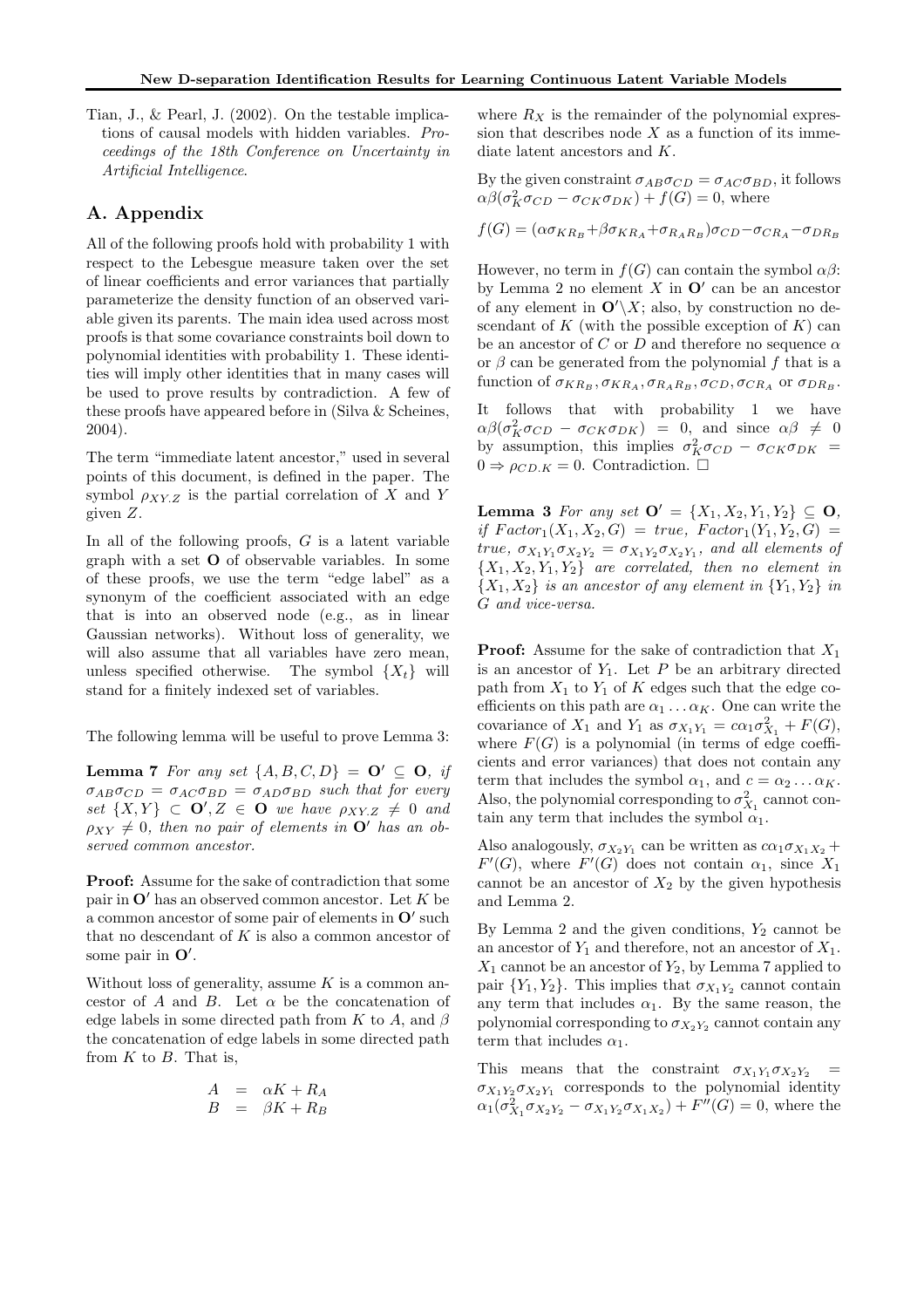polynomial  $F''(G)$  does not contain any term that includes  $\alpha_1$ , and neither does any term in the factor  $(\sigma_{X_1}^2 \sigma_{X_2 Y_2} - \sigma_{X_1 Y_2} \sigma_{X_1 X_2})$ . This will imply with probability 1 that  $\sigma_{X_1}^2 \sigma_{X_2 Y_2} - \sigma_{X_1 Y_2} \sigma_{X_1 X_2} = 0$  (which is the same of saying that the partial correlation of  $X_2$ and  $Y_2$  given  $X_1$  is zero).

The expression  $\sigma_{X_1}^2 \sigma_{X_2 Y_2}$  contains a term that include  $\zeta_{X_1}$ , the error variance for  $X_1$ , while  $\sigma_{X_1Y_2}\sigma_{X_1X_2}$ cannot contain such a term, since  $X_1$  is not an ancestor of either  $X_2$  or  $Y_2$ . That will then imply the term  $\zeta_{X_1} \sigma_{X_2 Y_2}$  should vanish, which is a contradiction since  $\zeta_{X_1} \neq 0$  by assumption and  $\sigma_{X_2Y_2} \neq 0$  by hypothesis.  $\square$ 

#### Lemma 4 CS1 is sound.

Proof: Analogous to a result given by Silva et al.  $(2003)$ .  $\square$ 

#### Lemma 5 CS2 is sound.

**Proof:** Suppose  $X_1$  and  $Y_1$  have a common parent L in G. Let  $X_1 = aL + \sum_p a_p A_p$  and  $Y_1 = bL + \sum_p b_i B_i$ . To simplify the presentation, we will represent  $\sum_{p} a_p A_p$ by random variable  $P_x$  and  $\sum_p b_i B_i$  by  $P_y$ , such that  $X_1 = aL + P_x$  and  $Y_1 = bL + P_y$ . We will assume that  $E[P_xP]$  and  $E[P_yP]$  are not zero, for  $P \in \{X_1, X_2, Y_1, Y_2\}$  to shorten the proof. The case where these expectations are zero can be derived in an analogous (and simpler) proof.

With probability 1 with respect to a Lebesgue measure over the linear coefficients parameterizing the graph, the constraint  $\sigma_{X_1Y_1}\sigma_{X_2Y_2} - \sigma_{X_1Y_2}\sigma_{X_2Y_1} = 0$  corresponds to a polynomial identity where some terms contain the product  $ab$ , some contain only  $a$ , some contain only b, and some contain none of such symbols. Since this is a polynomial identity, all terms containing ab should sum to zero. The same holds for terms containing only  $a$ , only  $b$  and not containing  $a$  or  $b$ . This constraint can be rewritten as

$$
ab(E[L^2]\sigma_{X_2Y_2} - E[LY_2]E[LX_2]) +a(E[LP_y]\sigma_{X_2Y_2} - E[LY_2]E[X_2P_y]) +b(E[LP_x]\sigma_{X_2Y_2} - E[Y_2P_x]E[LX_2]) +(E[P_xP_y]\sigma_{X_2Y_2} - E[P_xY_2]E[P_yX_2])
$$

From Lemmas 2 and 3 and the given hypothesis,  $X_1$ cannot be an ancestor of any element of  $\{X_2, Y_1, Y_2\}$ and  $Y_1$  cannot be an ancestor of any element in  ${X_1, X_2, Y_2}.$  Therefore, the symbols a and b cannot appear inside any of the polynomial expressions obtained when terms such as  $\sigma_{X_2Y_2}$  or  $E[Y_2P_x]$  are expressed as functions of the latent covariance matrix and the linear coefficients and error variances of the measurement model. All symbols  $a$  and  $b$  of  $\sigma_{X_1Y_1}\sigma_{X_2Y_2} - \sigma_{X_1Y_2}\sigma_{X_2Y_1}$  were therefore factorized as above. Therefore, with probability 1 we have:

$$
E[L^2]\sigma_{X_2Y_2} = E[LX_2]E[LY_2]
$$
 (1)

$$
E[LP_y]\sigma_{X_2Y_2} = E[LY_2]E[X_2P_y]
$$
 (2)

$$
E[LP_x]\sigma_{X_2Y_2} = E[Y_2P_x]E[LX_2]
$$
 (3)

$$
E[P_x P_y] \sigma_{X_2 Y_2} = E[Y_2 P_x] E[X_2 P_Y]
$$
 (4)

Analogously, the constraint  $\sigma_{X_2Y_1}\sigma_{Y_2Y_3}$  $\sigma_{X_2Y_3}\sigma_{Y_2Y_1} = 0$  will force other identities. Since  $Y_1$  is also not an ancestor of  $Y_3$ , we can split the polynomial expression derived from  $\sigma_{X_2Y_1}\sigma_{Y_2Y_3} - \sigma_{X_2Y_3}\sigma_{Y_2Y_1} = 0$ into two parts

$$
b\{E[LX_2]\sigma_{Y_2Y_3} - E[LY_2]\sigma_{X_2Y_3}\} +\{E[X_2P_Y]\sigma_{Y_2Y_3} - E[Y_2P_Y]\sigma_{X_2Y_3}\} = 0
$$

where the second component,  $E[X_2P_Y]\sigma_{Y_2Y_3}$  –  $E[Y_2P_Y]\sigma_{X_2Y_3}$ , cannot contain any term that includes the symbol b, and neither can the second factor of the first component,  $E[LX_2]\sigma_{Y_2Y_3} - E[LY_2]\sigma_{X_2Y_3}$ . With probability 1, it follows that:

$$
E[LX_2]\sigma_{Y_2Y_3} = E[LY_2]\sigma_{X_2Y_3}
$$
  

$$
E[X_2P_Y]\sigma_{Y_2Y_3} = E[Y_2P_Y]\sigma_{X_2Y_3}
$$

Since we have that  $\sigma_{Y_2Y_3} \neq 0$  and  $\sigma_{X_2Y_3} \neq 0$ , from the two equations above, we get:

$$
E[LX_2]E[Y_2P_Y] = E[LY_2]E[X_2P_Y] \tag{5}
$$

From the constraint  $\sigma_{X_1X_2}\sigma_{X_3Y_2} = \sigma_{X_1Y_2}\sigma_{X_3X_2}$  and a similar reasoning, we get

$$
E[LX_2]E[Y_2P_X] = E[LY_2]E[X_2P_X] \tag{6}
$$

from which follows

$$
E[X_2 P_X]E[Y_2 P_Y] = E[X_2 P_Y]E[Y_2 P_X]
$$
 (7)

Combining  $(2)$  and  $(5)$ , we have

$$
aE[LP_y]\sigma_{X_2Y_2} = aE[LX_2]E[Y_2P_Y] \tag{8}
$$

Combining (3) and (6), we have

$$
bE[LP_x]\sigma_{X_2Y_2} = bE[X_2P_X]E[LY_2] \tag{9}
$$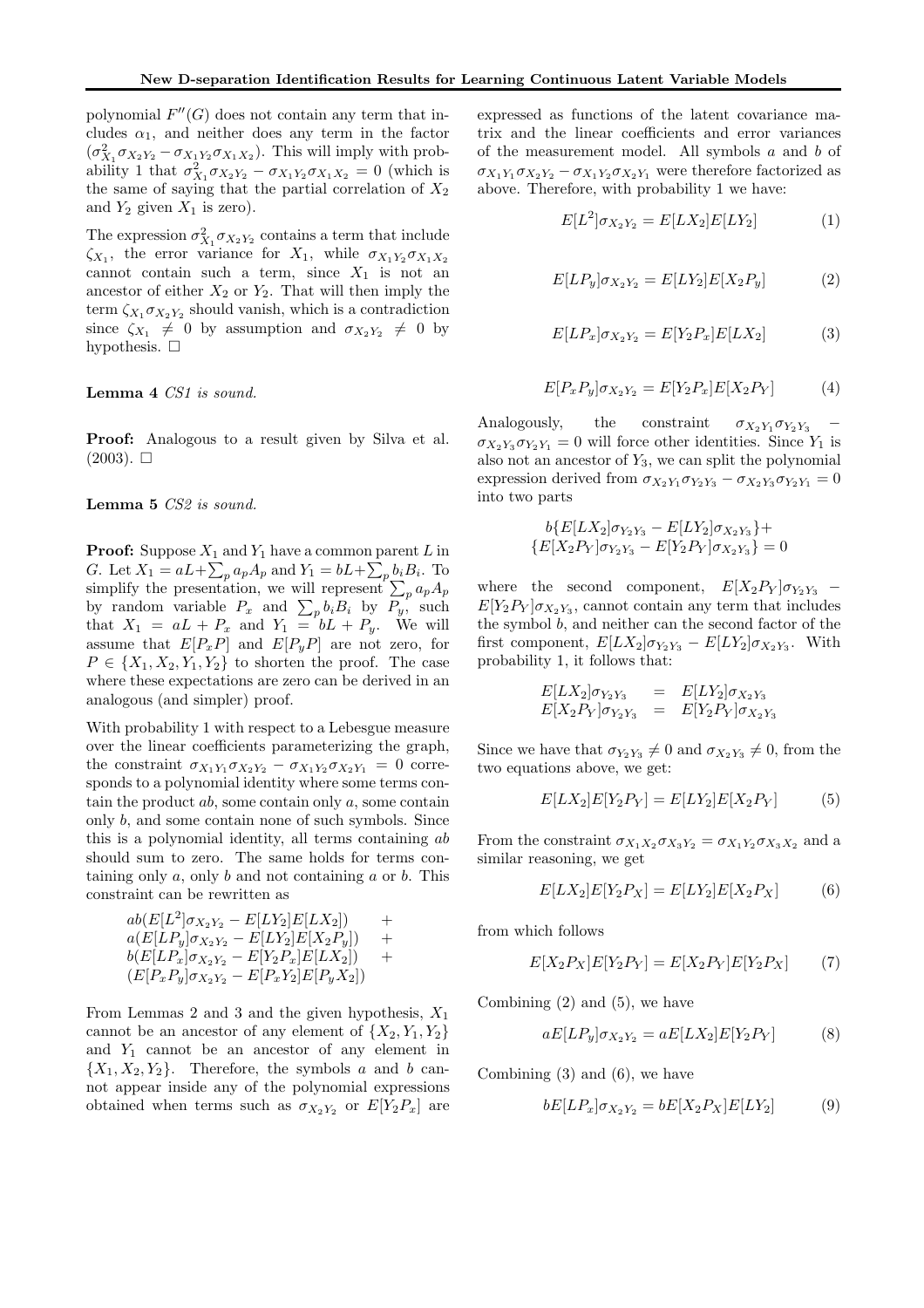Combining (4) and (7), we have

$$
E[P_x P_y] \sigma_{X_2 Y_2} = E[X_2 P_X] E[Y_2 P_Y]
$$
 (10)

From  $(1)$ ,  $(8)$ ,  $(9)$  and  $(10)$  and the given constraints:

 $\sigma_{X_1X_2}\sigma_{Y_1Y_2} = abE[LX_2]E[LY_2] + aE[LX_2]E[Y_2P_x] +$  $bE[X_2P_x]E[LY_2]$  +  $E[X_2P_X]E[Y_2P_Y]$  $abE[L^2]\sigma_{X_2Y_2} + E[LP_y]\sigma_{X_2Y_2} + E[LP_y]\sigma_{X_2Y_2} +$  $E[P_xP_y]\sigma_{X_2Y_2} = \sigma_{X_1Y_1}\sigma_{X_2Y_2} = \sigma_{X_1Y_2}\sigma_{X_2Y_1}$ 

Contradiction.  $\Box$ 

Theorem 1 Consider the problem of learning if two observed variables do not share a hidden common parent in a latent variable graph. There are identification rules for learning this information that are sound in linear models, but not sound for non-linear latent variable models.

Proof: Consider first the following test: let  $G(\mathbf{O})$  be a linear latent variable model. Assume  $\{X_1, X_2, X_3, Y_1, Y_2, Y_3\}$   $\subseteq$  **O** and  $\sigma_{X_1Y_1}\sigma_{Y_2Y_3} = \sigma_{X_1Y_2}\sigma_{Y_1Y_3} =$  $\sigma_{X_1Y_3}\sigma_{Y_1Y_2},$  $\sigma_{X_1Y_2}\sigma_{X_2X_3}$  =  $\sigma_{X_1X_2}\sigma_{Y_2X_3}$  =  $\sigma_{X_1X_3}\sigma_{X_2Y_2},$  $\sigma_{X_1Y_3}\sigma_{X_2X_3} = \sigma_{X_1X_2}\sigma_{Y_3X_3} =$  $\sigma_{X_1X_3}\sigma_{X_2Y_3},$  $\sigma_{X_1X_2}\sigma_{Y_2Y_3} \neq \sigma_{X_1Y_2}\sigma_{X_2Y_3}$  and that for all triplets  $\{A, B, C\}, \{A, B\} \subset \{X_1, X_2, X_3, Y_1, Y_2, Y_3\}, C \in \mathbf{O},$ we have  $\rho_{AB} \neq 0$ ,  $\rho_{AB,C} \neq 0$ . Then  $X_1$  and  $Y_1$  do not have a common parent in  $G$ .

Call this test CS3. Test CS3 is sound for linear models: if its conditions are true, then  $X_1$  and  $Y_1$  do not have a common parent in G. The proof of this result is given by Silva et al. (2005). However, this is not a sound rule for the non-linear case. To show this, it is enough to come up with a latent variable model where  $X_1$  and  $Y_1$  have a common parent, and a latent covariance matrix such that, for any choice of linear coefficients and error variances, this test applies. Notice that the definition of a sound identification rule in non-linear models allows us to choose specific latent covariance matrices but the constraints should hold for any choice of linear coefficients and error variances (or, more precisely, with probability 1 with respect to the Lebesgue measure).

Consider the graph G with five latent variables  $L_i, 1 \leq$  $i \leq 5$ , where  $L_1$  has  $X_1$  and  $Y_1$  as its only children,  $X_2$ is the only child of  $L_2$ ,  $X_3$  is the only child of  $L_3$ ,  $Y_2$ is the only child of  $L_4$  and  $Y_3$  is the only child of  $L_5$ . Also,  $\{X_1, X_2, X_3, Y_1, Y_2, Y_3\}$ , as defined in CS3, are the only observed variables, and each observed variable has only one parent besides its error term. Error variables are independent.

The following simple randomized algorithm will choose a covariance matrix  $\Sigma_L$  for  $\{L_1, L_2, L_3, L_4, L_5\}$  that entails CS3. The symbol  $\sigma_{ij}$  will denote the covariance of  $L_i$  and  $L_i$ .

- 1. Choose positive random values for all  $\sigma_{ii}$ ,  $1 \leq i \leq$ 5
- 2. Choose random values for  $\sigma_{12}$  and  $\sigma_{13}$
- 3.  $\sigma_{23} \leftarrow \sigma_{12} \sigma_{13} / \sigma_{11}$
- 4. Choose random values for  $\sigma_{45}$ ,  $\sigma_{25}$  and  $\sigma_{24}$
- 5.  $\sigma_{14} \leftarrow \sigma_{12} \sigma_{45} / \sigma_{25}$
- 6.  $\sigma_{15} \leftarrow \sigma_{12} \sigma_{45} / \sigma_{24}$
- 7.  $\sigma_{35} \leftarrow \sigma_{13} \sigma_{45} / \sigma_{14}$
- 8.  $\sigma_{34} \leftarrow \sigma_{12} \sigma_{45} / \sigma_{15}$
- 9. Repeat from the beginning if  $\Sigma_L$  is not positive definite or if  $\sigma_{14}\sigma_{23} = \sigma_{12}\sigma_{34}$

Notice that the intuition behind this example is to set the covariance matrix of the latent variables to have some vanishing partial correlations, even though one does not necessarily have any conditional independence. For linear models, both conditions are identical, and therefore this identification rule holds in such a case.  $\Box$ .

**Lemma 8** For any set  $\{A, B, C, D\} = \mathbf{O}' \subseteq \mathbf{O}$ , if  $\sigma_{AB}\sigma_{CD} = \sigma_{AC}\sigma_{BD} = \sigma_{AD}\sigma_{BD}$  such that for every set  $\{X,Y\} \subset \mathbf{O}', Z \in \mathbf{O}$  we have  $\rho_{XY,Z} \neq 0$  and  $\rho_{XY} \neq 0$ , then A and B do not have more than one common immediate latent ancestor in G.

**Proof:** Assume for the sake of contradiction that  $L_1$ and  $L_2$  are two common immediate latent ancestors of A and B in G. Let the structural equations for  $A, B, C$ and D be:

$$
A = \alpha_1 L_1 + \alpha_2 L_2 + R_A
$$
  
\n
$$
B = \beta_1 L_1 + \beta_2 L_2 + R_B
$$
  
\n
$$
C = \sum_j c_j C_j
$$
  
\n
$$
D = \sum_k d_k D_k
$$

where  $\alpha_1$  is a sequence of labels of edges corresponding to some directed path connecting  $L_1$  and  $A$ . Symbols  $\alpha_2, \beta_1, \beta_2$  are defined analogously.  $R_X$  is the remainder of the polynomial expression that describes node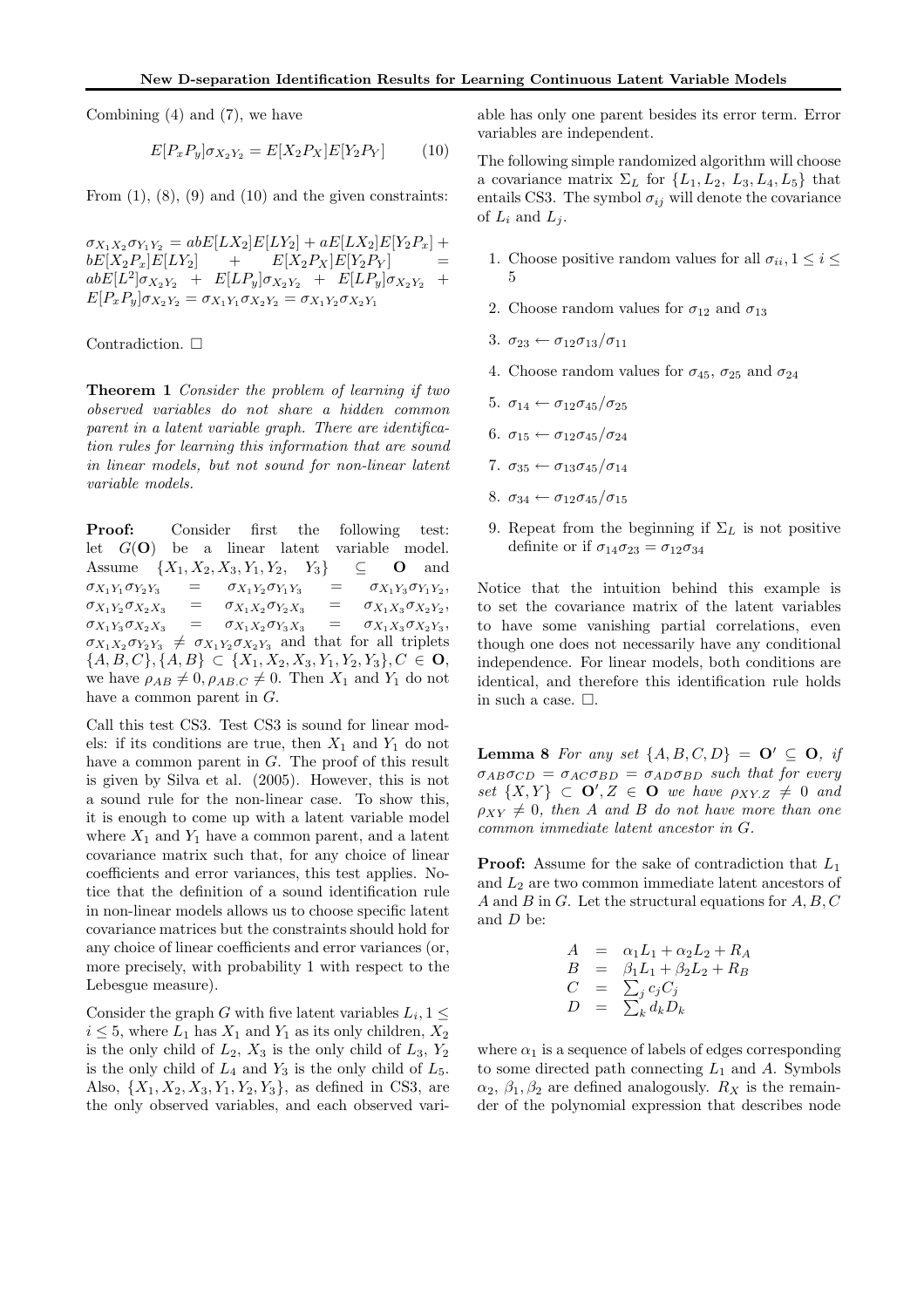$X$  as a function of its parents and the immediate latent ancestors  $L_1$  and  $L_2$ .

Since the constraint  $\sigma_{AB}\sigma_{CD} = \sigma_{AC}\sigma_{BD}$  is observed, we have  $\sigma_{AB}\sigma_{CD} - \sigma_{AC}\sigma_{BD} = 0 \Rightarrow (\alpha_1\beta_1\sigma_{L_1}^2 +$  $\alpha_1\beta_2\sigma_{L_1L_2} + \alpha_2\beta_1\sigma_{L_1L_2} + \alpha_2\beta_2\sigma_{L_2}^2 + \alpha_1\sigma_{L_1R_B}$  $\alpha_2 \sigma_{L_2R_B}$  +  $\beta_1 \sigma_{L_1R_A}$  +  $\beta_2 \sigma_{L_2R_A}$  +  $\sigma_{R_AR_B}$ ) $\sigma_{CD}$  - $(\alpha_1\sum_j c_j\sigma_{C_jL_1} + \alpha_2\sum_j c_j\sigma_{C_jL_2} + \sum_j c_j\sigma_{C_jR_A})$  $(\beta_1 \sum_k d_k \sigma_{D_k L_1} + \beta_2 \sum_k d_k \sigma_{D_k L_2} + \sum_k d_k \sigma_{D_k R_B})$ ) =  $0 \Rightarrow \alpha_1 \beta_1 (\sigma_{L_1}^2 \sigma_{CD} - (\sum_j^{\infty} c_j \sigma_{C_jL_1})(\sum_k^{\infty} d_k \sigma_{D_kL_1})) +$  $f(G) = 0$ , where

 $f(G) =$  $(\alpha_1 \beta_2 \sigma_{L_1L_2} + \alpha_2 \beta_1 \sigma_{L_1L_2} + \alpha_2 \beta_2 \sigma_{L_2}^2 + \alpha_1 \sigma_{L_1R_B} +$  $\alpha_2 \sigma_{L_2R_B} + \beta_1 \sigma_{L_1R_A} + \beta_2 \sigma_{L_2R_A} + \sigma_{R_AR_B}) \sigma_{CD} \alpha_1 \sum_j c_j \sigma_{C_j L_1} (\beta_2 \sum_k d_k \sigma_{D_k L_2} + \sum_k d_k \sigma_{D_k R_B})) \alpha_2 \sum_j c_j \sigma_{C_jL_2} (\beta_1 \sum_k d_k \sigma_{D_kL_1} + \beta_2 \sum_k \ \sum_k d_k \sigma_{D_kR_B})) - \sum_i c_j \sigma_{C_jR_A} (\beta_1 \sum_k d_k)$  $d_k \sigma_{D_k L_2} +$  $\left( \frac{1}{k} d_k \sigma_{D_k R_B} \right) - \sum_j c_j \sigma_{C_j R_A} (\beta_1 \sum_k d_k \sigma_{D_k L_1} +$  $\beta_2 \sum_k d_k \sigma_{D_k L_2} + \sum_k d_k \sigma_{D_k R_B}))$ 

No element in  $O'$  is an ancestor of any other element in this set (Lemma 2) and no observed node in any directed path from  $L_i \in \{L_1, L_2\}$  to  $X \in \{A, B\}$  can be an ancestor of any node in  $\mathbf{O}'\setminus X$  (Lemma 7). That is, when fully expanding  $f(G)$  as a function of the linear parameters of G, the product  $\alpha_1\beta_1$  cannot possibly appear.

Therefore, since with probability 1 the polynomial constraint is identically zero and nothing in  $f(G)$  can cancel the term  $\alpha_1\beta_1$ , we have:

$$
\sigma_{L_1}^2 \sigma_{CD} = \sum_j c_j \sigma_{C_j L_1} \sum_k d_k \sigma_{D_k L_1} \qquad (11)
$$

Using a similar argument for the coefficients of  $\alpha_1\beta_2$ ,  $\alpha_2\beta_1$  and  $\alpha_2\beta_2$ , we get:

$$
\sigma_{L_1 L_2} \sigma_{CD} = \sum_j c_j \sigma_{C_j L_1} \sum_k d_k \sigma_{D_k L_2} \qquad (12)
$$

$$
\sigma_{L_1 L_2} \sigma_{CD} = \sum_j c_j \sigma_{C_j L_2} \sum_k d_k \sigma_{D_k L_1} \qquad (13)
$$

$$
\sigma_{L_2}^2 \sigma_{CD} = \sum_j c_j \sigma_{C_j L_2} \sum_k d_k \sigma_{D_k L_2} \tag{14}
$$

From (11),(12), (13), (14), it follows:  $\sigma_{AC} \sigma_{AD} =$ 

$$
= [\alpha_1 \sum_j c_j \sigma_{C_j L_1} + \alpha_2 \sum_j c_j \sigma_{C_j L_2}] \times \n[\alpha_1 \sum_k d_k \sigma_{D_k L_1} + \alpha_2 \sum_k d_k \sigma_{D_k L_2}] \n= \alpha_1^2 \sum_j c_j \sigma_{C_j L_1} \sum_k d_k \sigma_{D_k L_1} + \n\alpha_1 \alpha_2 \sum_j c_j \sigma_{C_j L_1} \sum_k d_k \sigma_{D_k L_2} + \n\alpha_1 \alpha_2 \sum_j c_j \sigma_{C_j L_2} \sum_k d_k \sigma_{D_k L_1} + \n\alpha_2^2 \sum_j c_j \sigma_{C_j L_2} \sum_k d_k \sigma_{D_k L_2} \n= [\alpha_1^2 \sigma_{L_1}^2 + 2 \alpha_1 \alpha_2 \sigma_{L_1 L_2} + \alpha_2^2 \sigma_{L_2}^2] \sigma_{CD} \n= \sigma_A^2 \sigma_{CD}
$$

which implies  $\sigma_{CD} - \sigma_{AC} \sigma_{AD} (\sigma_A^2)^{-1} = 0 \Rightarrow \rho_{CD,A} =$ 0. Contradiction.  $\Box$ 

**Lemma 9** For any set  $\{A, B, C, D\} = \mathbf{O}' \subseteq \mathbf{O}$ , if  $\sigma_{AB}\sigma_{CD} = \sigma_{AC}\sigma_{BD} = \sigma_{AD}\sigma_{BD}$  such that for every set  $\{X,Y\} \subset \mathbf{O}', Z \in \mathbf{O}$  we have  $\rho_{XY,Z} \neq 0$  and  $\rho_{XY} \neq 0$ , then if A and B have a common immediate latent ancestor  $L_1$  in  $G$ ,  $B$  and  $C$  have a common immediate latent ancestor  $L_2$  in G, we have  $L_1 = L_2$ .

**Proof:** Assume A, B and C are parameterized as follows:

$$
A = aL_1 + \sum_p a_p A_p
$$
  
\n
$$
B = b_1 L_1 + b_2 L_2 + \sum_i b_i B_i
$$
  
\n
$$
C = cL_2 + \sum_j c_j C_j
$$

where as before  $\{A_p\} \cup \{B_i\} \cup \{C_j\}$  represents the possible other parents of  $A, B$  and  $C$ , respectively. Assume  $L_1 \neq L_2$ . We will show that  $\rho_{L_1L_2} = 1$ , which contradicts our assumptions. From the given constraint  $\sigma_{AB}\sigma_{CD} = \sigma_{AD}\sigma_{BC}$ , and the fact that from Lemma 2 we have that, for no pair  $\{X, Y\} \subset \mathbf{O}'$ , X is an ancestor of  $Y$ , if we factorize the constraint according to which terms include  $ab_1c$  as a factor, we obtain with probability 1:

$$
ab_1c[\sigma_{L_1}^2 \sigma_{L_2D} - \sigma_{L_1D} \sigma_{L_1L_2}] \tag{15}
$$

If we factorize such constraint according to  $ab_2c$ , it follows:

$$
ab_2c[\sigma_{L_1L_2}\sigma_{L_2D} - \sigma_{L_1D}\sigma_{L_2}^2]
$$
 (16)

From (15) and (16), it follows that  $\sigma_{L_1}^2 \sigma_{L_2}^2$  =  $(\sigma_{L_1L_2})^2 \Rightarrow \rho_{L_1L_2} = 1.$  Contradiction.  $\Box$ 

**Lemma 10** For any set  $\{A, B, C, D\} = \mathbf{O}' \subset \mathbf{O}$ , if  $\sigma_{AB}\sigma_{CD} = \sigma_{AC}\sigma_{BD} = \sigma_{AD}\sigma_{BD}$  such that for every set  $\{X,Y\} \subset \mathbf{O}', Z \in \mathbf{O}$  we have  $\rho_{XY,Z} \neq 0$  and  $\rho_{XY} \neq 0$ , then if A and B have a common immediate latent ancestor  $L_1$  in G, C and D have a common immediate latent ancestor  $L_2$  in G, we have  $L_1 = L_2$ .

**Proof:** Assume for the sake of contradiction that  $L_1 \neq$  $L_2$ . Let  $P_A$  be a directed path from  $L_1$  to A, and  $\alpha_1$ the sequence of edge labels in this path. Analogously, define  $\alpha_2$  as the sequence of edge labels from  $L_1$  to B by some arbitrary path  $P_B$ ,  $\beta_1$  a sequence from  $L_2$  to C according to some path  $P_C$  and  $\beta_2$  a sequence from  $L_2$  to D according to some path  $P_D$ .

 $P_A$  and  $P_B$  cannot intersect, since it would imply the existance of an observed common cause for A and B, which is ruled out by the given assumptions and Lemma 7. Similarly, no pair of paths in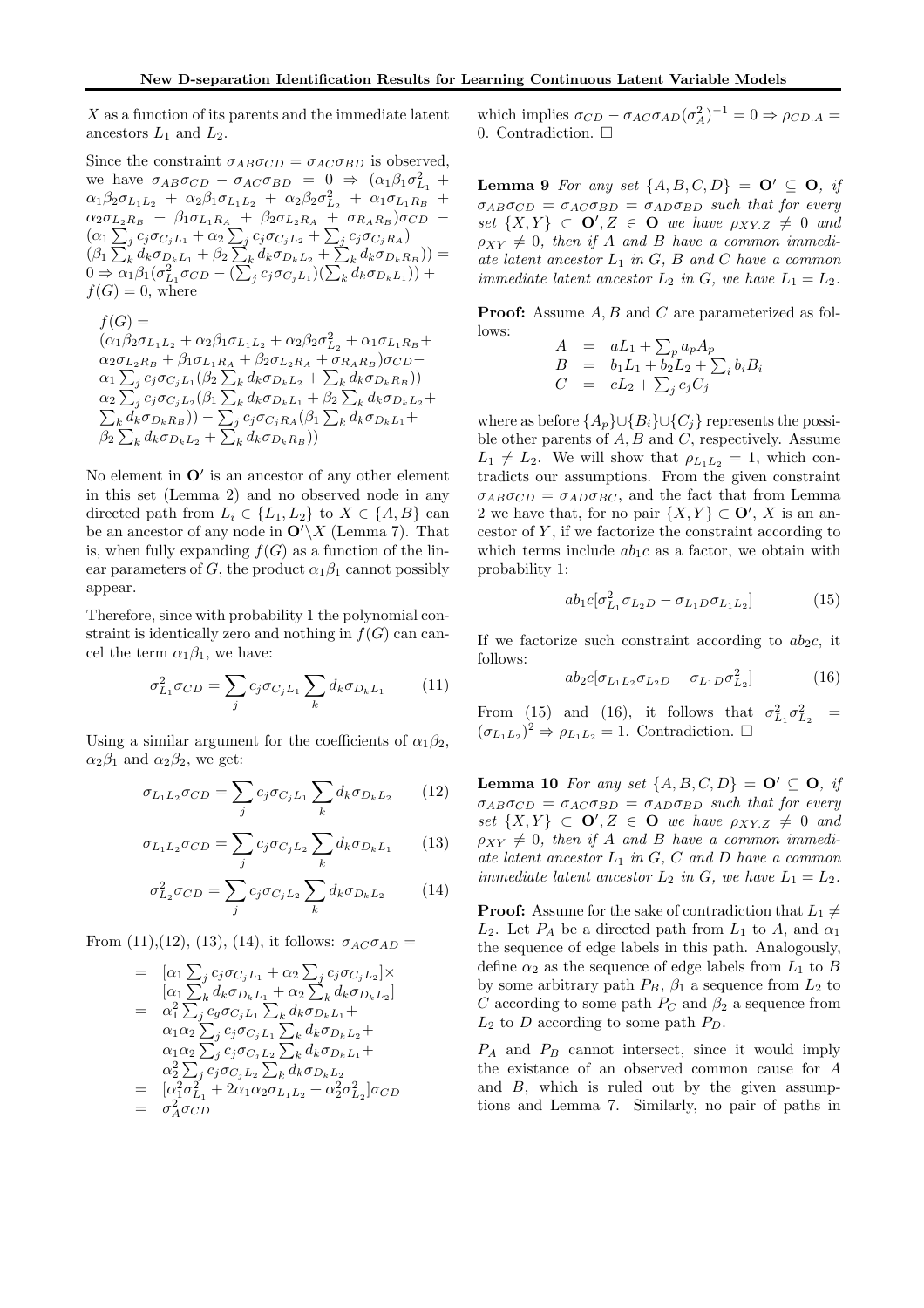${P_A, P_B, P_C, P_D}$  can intersect. By Lemma 9,  $L_1$  cannot be an ancestor of either  $C$  or  $D$ , or otherwise  $L_1 = L_2$ . Analogously,  $L_2$  cannot be an ancestor of either A or B.

By Lemma 2 and the given constraints, no element  $X$ in  $\mathbf{O}'$  can be ancestor of an element in  $\mathbf{O}'\backslash X$ .

It means that when expanding the given constraint  $\sigma_{AB}\sigma_{CD} - \sigma_{AD}\sigma_{BC} = 0$ , and keeping all and only the terms that include the sequence of symbols  $\alpha_1 \alpha_2 \beta_1 \beta_2$ , we obtain  $\alpha_1 \alpha_2 \beta_1 \beta_2 \sigma_{L_1}^2 \sigma_{L_2}^2 - \alpha_1 \alpha_2 \beta_1 \beta_2 \sigma_{L_1 L_2}^2 = 0$ , which implies  $\rho_{L_1L_2} = 1$  with probability 1. Contradiction  $\Box$ 

Lemma 6 Let  $S \subseteq O$  be any set such that, for all  ${A, B, C} \subseteq S$ , there is a fourth variable  $D \in \mathbf{O}$  where i.  $\sigma_{AB}\sigma_{CD} = \sigma_{AC}\sigma_{BD} = \sigma_{AD}\sigma_{BD}$  and ii. for every set  $\{X, Y\} \subset \{A, B, C, D\}, Z \in \mathbf{O}$  we have  $\rho_{XY,Z} \neq 0$ and  $\rho_{XY} \neq 0$ . Then **S** can be partioned into two sets  $S_1, S_2$  where

- 1. all elements in  $S_1$  share a common immediate latent ancestor, and no two elements in  $S_1$  have any other common immediate latent ancestor;
- 2. no element  $S \in \mathbf{S_2}$  has any common immediate latent ancestor with any other element in  $S\$
- 3. all elements in S are d-separated given the latents in G;

Proof: Follows immediately from the given constraints and Lemmas 2, 9 and 10.  $\Box$ 

**Theorem 2** If a partition  $\{C_1, \ldots, C_k\}$  of  $O'$  respects structural conditions SC1, SC2 and SC3, then the following should hold in the true latent variable graph G that generated the data:

- 1. for all  $X \in \mathbf{C_i}, Y \in \mathbf{C_j}, i \neq j$ , X and Y have no  $common\ parents, and X is d-separated from the$ latent parents of  $Y$  given the latent parents of  $X$ ;
- 2. for all  $X, Y \in \mathbf{O}'$ , X is d-separated from Y given the latent parents of  $X$ ;
- 3. every set  $C_i$  can be partitioned into two groups according to Lemma 6;

Proof: Follows immediately from the given constraints and Lemmas 1, 4, 5 and 6.  $\Box$ 

Before showing the proof of Theorem 3, the next two lemmas will be useful:

**Lemma 11** Let set  $\{A, B, C, D\} = \mathbf{O}' \subseteq \mathbf{O}$  be such that  $\sigma_{AB}\sigma_{CD} = \sigma_{AC}\sigma_{BD} = \sigma_{AD}\sigma_{BD}$  and for every set  $\{X,Y\} \subset \mathbf{O}'$ ,  $Z \in \mathbf{O}$  we have  $\rho_{XYZ} \neq 0$  and  $\rho_{XY} \neq 0$ . If an immediate latent ancestor  $L_X$  of  $X \in \mathbf{O}'$  is uncorrelated with some immediate latent ancestor  $L<sub>Y</sub>$  of  $Y \in \mathbf{O}'$ , then  $L_X$  is uncorrelated with all immediate latent ancestors of all elements in  $\mathbf{O}'\backslash X$  or  $L_Y$  is uncorrelated with all immediate latent ancestors of all elements in  $\mathbf{O}'\backslash Y$ .

Proof: Since the immediate latent ancestors of  $O'$ are linked to  $O'$  in that set by directed paths that do not intersect (Lemma 7) other than at the sources, and the model is linear below the latents, we can treat them as parents of  $O'$  without loss of generality. We will prove the lemma in two steps.

Step 1: let  $X, Y \in \mathbf{O}'$ . If a parent  $L_X$  of X is uncorrelated with all parents of Y, then  $L_X$  is uncorrelated with all parents of all elements in  $\mathbf{O}'\backslash X$ . To see this, without loss of generality let  $A = aL_A + \sum_p a_p A_p$ , and let  $L_A$  be uncorrelated with all parents of  $B$ . Let  $C = cL_C + \sum_j c_j C_j$ . This means that when expanding the polynomial  $\sigma_{AB}\sigma_{CD} - \sigma_{AC}\sigma_{BD} = 0$ , the only terms containing the symbol ac will be  $ac\sigma_{L_4L_C}\sigma_{BD}$ . Since  $ac \neq 0, \sigma_{BD} \neq 0$ , this will force  $\sigma_{L_A L_C} = 0$  with probability 1. By symmetry,  $L_A$  will be uncorrelated with all parents of C and D.

Step 2: now we show the result stated by the lemma. Without loss of generality let  $A = aL_A + \sum_p a_p A_p$ ,  $B = bL_B + \sum_i b_i B_i$  and let  $L_A$  be uncorrelated with  $L_B$ . Then no term in the polynomial corresponding to  $\sigma_{AB}\sigma_{CD}$  can contain a term with the symbol ab, since  $\sigma_{L_A L_B} = 0$ . If  $L_B$  is uncorrelated with all parents of  $D$ , then  $L_B$  is uncorrelated will all parents of all elements in  $\mathbf{O}'(B)$ , and we are done. Otherwise, assume  $L_B$  is correlated with at least one parent of D. Then at least one term in  $\sigma_{AC} \sigma_{BD}$ will contain the symbol ab if there is some parent of C that is correlated with  $L_A$  (because  $\sigma_{BD}$  will contain some term with b). It follows that  $L_A$  has to be uncorrelated with every parent of  $D$ , and by the result in Step 1, with all parents of all elements in  $\mathbf{O}'\backslash A.$   $\square$ 

Lemma 12 Let set  $\{A, B, C, D\} = \mathbf{O}' \subseteq \mathbf{O}$  be such that  $\sigma_{AB}\sigma_{CD} = \sigma_{AC}\sigma_{BD} = \sigma_{AD}\sigma_{BD}$  and for every set  $\{X,Y\} \subset \mathbf{O}', Z \in \mathbf{O}$  we have  $\rho_{XY,Z} \neq 0$  and  $\rho_{XY} \neq 0$ . Let  $\{A_p\}$  be the set of immediate latent ancestors of  $A, \{B_i\}$  be the set of immediate latent ancestors of B,  ${C_i}$  be the set of immediate latent ancestors of C,